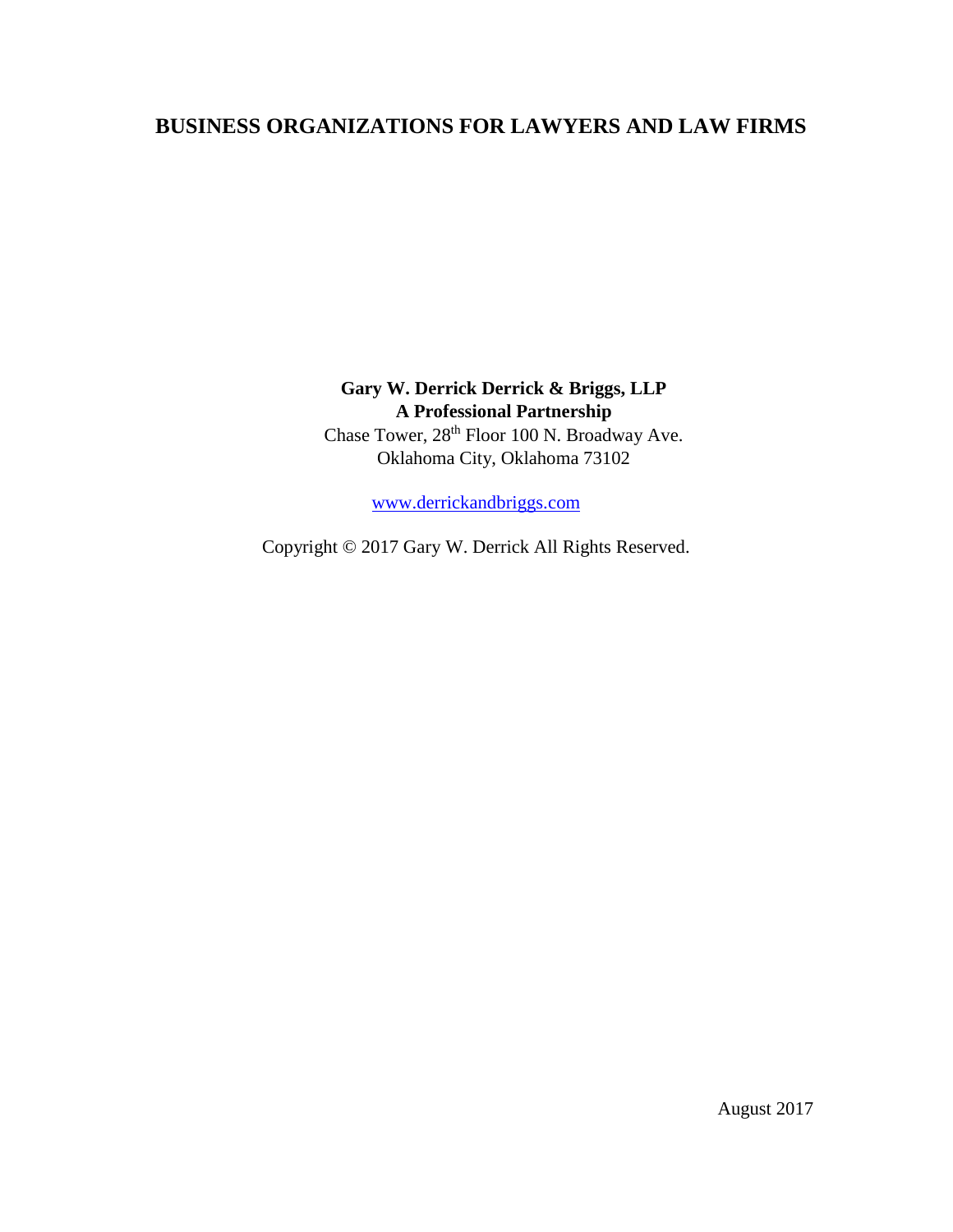| Page |
|------|
|      |
|      |
|      |
|      |
|      |
|      |
|      |
|      |
|      |
|      |
|      |
|      |
|      |
|      |
|      |
|      |
|      |
|      |
|      |
|      |
|      |
|      |
|      |
|      |
|      |
|      |
|      |
|      |
|      |
|      |
|      |
|      |
|      |
|      |
|      |

## **TABLE OF CONTENTS**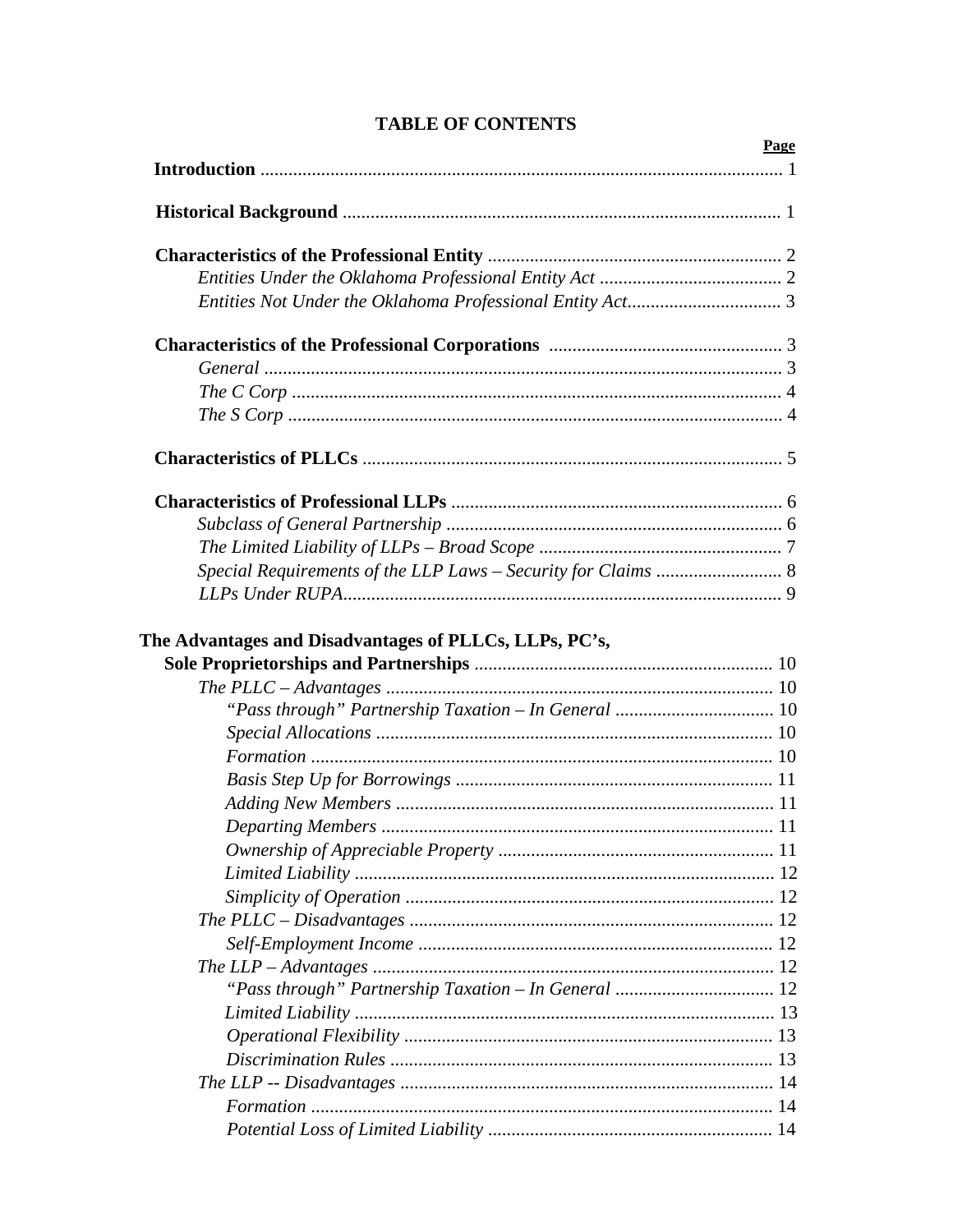| The Sole Proprietorship - Advantages and Disadvantages  19 |  |
|------------------------------------------------------------|--|
|                                                            |  |
|                                                            |  |

#### 20

## **BUSINESS ORGANIZATIONS FOR LAWYERS AND LAW FIRMS**

### **Introduction**

Oklahoma lawyers today have a wide range of entities through which they may practice. In addition to the historical choices of sole proprietorships and partnerships, Oklahoma lawyers may practice through corporations (either C or S corporations), limited liability companies or limited liability partnerships. Each entity has unique characteristics, which pose advantages and disadvantages. This paper will examine the advantages and disadvantages of these entities to provide a basis on which lawyers may make informed decisions about what entity is right for them.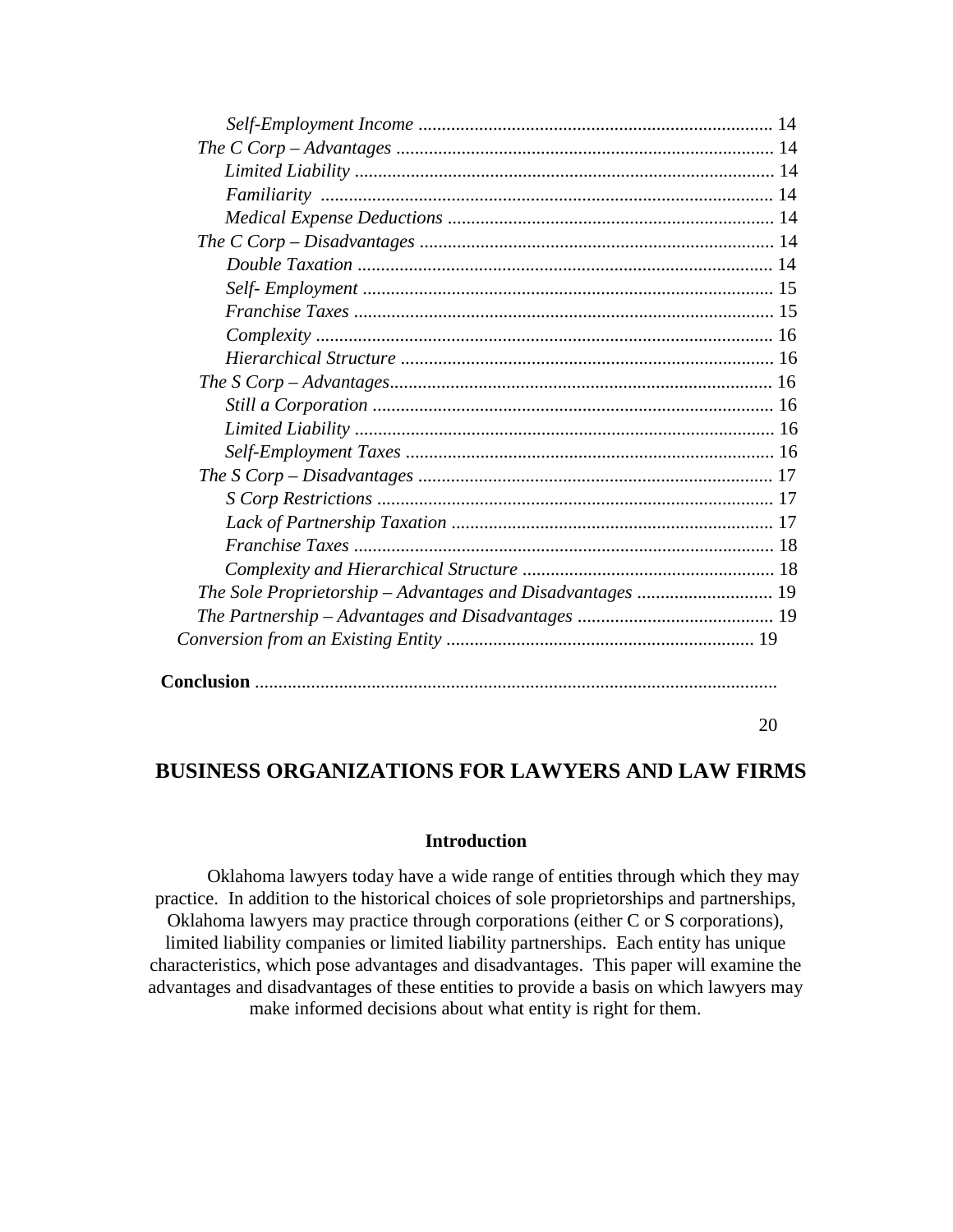#### **Historical Background**

In [1](#page-3-0)961, Oklahoma adopted its Professional Corporation Act.<sup>1</sup> The act's adoption resulted from two developments: first, a recognition that limited liability does not impair the traditional professional relationship between a lawyer and the client, and second, a desire by professionals to gain rather substantial income tax advantages that were then available only to corporations. Regarding the first development, professionals were long denied the use of corporations due to a belief that the corporation's limited liability was incompatible with the professional relationship.<sup>[2](#page-3-1)</sup> The belief does not withstand examination. The professional relationship is grounded in the duties that a lawyer owes a client. If a lawyer breaches a duty, he or she is liable regardless of the presence of a professional corporation. In other words, a corporation's limited liability offers no protection from an individual's breach of duty. The individual is personally liable whether he or she practices as a sole proprietorship or through a corporation.

The desire for corporate tax advantages was a second incentive for professional corporations.<sup>[3](#page-3-2)</sup> At the time, the Internal Revenue Code permitted generous deductions for qualified retirement program contributions by corporations. These deductions were not available to sole proprietorships or partnerships. The disparity has since been eliminated, $4$  but the advantage was for many years a powerful economic incentive to become a professional corporation.

As an alternative to sole proprietorships or partnerships, the professional corporation stood professionals in good stead for many years. They were not, however, the preferable answer for all professionals. To avoid the double taxation of C corporations, professionals had to pay out annually as compensation all money that

<span id="page-3-1"></span><span id="page-3-0"></span><sup>1</sup>Okla.Stat. tit. 18, §§801-19.

<sup>2</sup> *See* Johnson, Jennifer J., *Limited Liability for Lawyers: General Partners Need Not Apply*, 51 Bus. Law. 85, 92-102 (Nov. 1995).

<sup>3</sup> *See gen.*, Note, *The Taxation of Professional Corporations and Associations*, 75 Harv.L.Rev. 776 (1962).

<span id="page-3-3"></span><span id="page-3-2"></span><sup>&</sup>lt;sup>4</sup>Tax Equity and Fiscal Responsibility Act of 1982, Pub. L. No. 97-248, §238.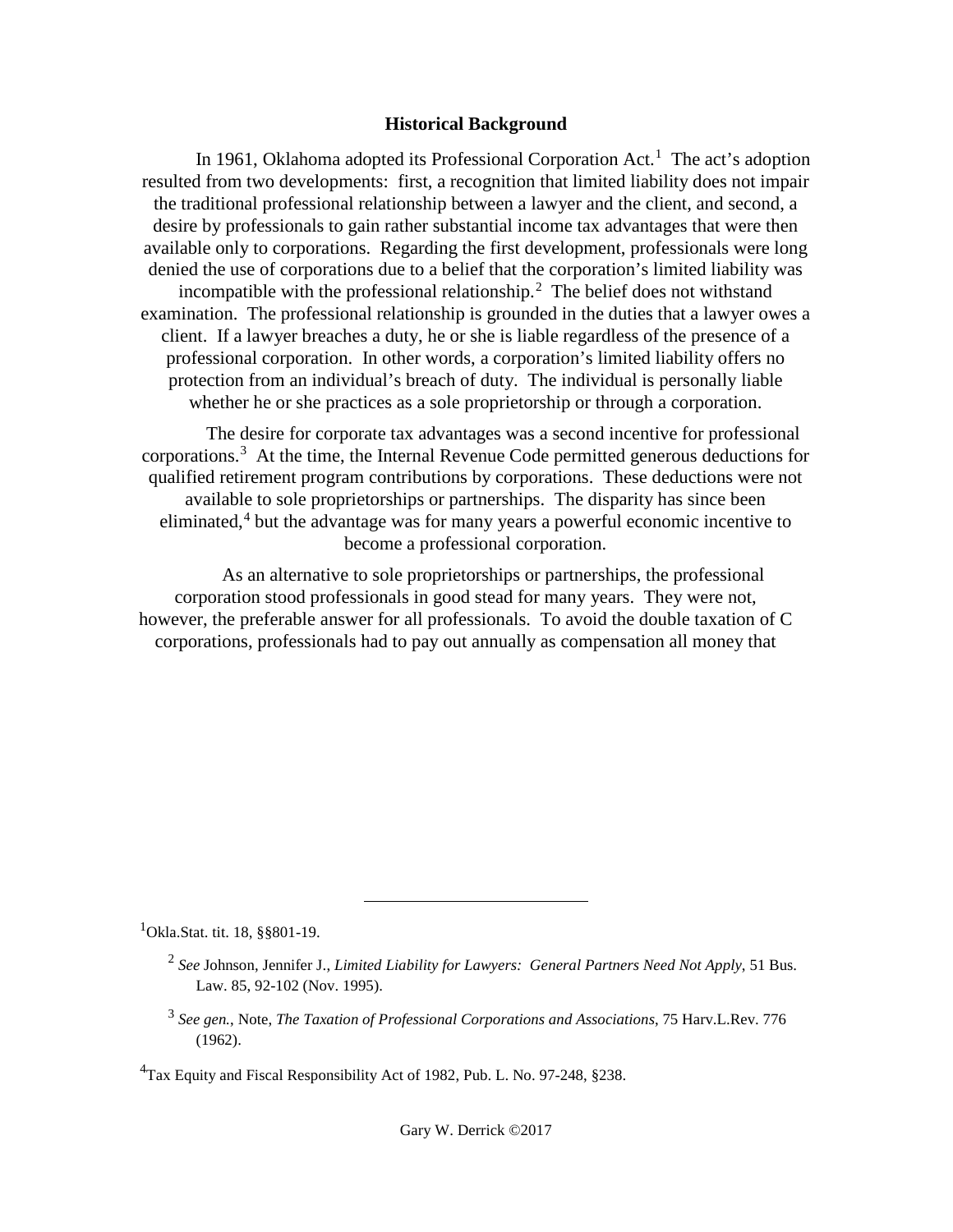would otherwise be taxed as income, thus penalizing capital accumulations. An S corporation election could avoid double taxation, but posed other tax complexities  $\Box$ such as restrictions on the number of shareholders and classes of stock which limited its utility for professionals. Moreover, statutory restrictions for professional corporations typically limited ownership and management to resident professionals, which in turn curbed interstate practices. These disadvantages were not present in partnerships, which continued to be a viable choice of entity for many professionals despite the absence of limited liability.

The advent of professional LLCs ("*PLLCs*") and LLPs offered professionals the advantages of both "pass through" partnership taxation and corporate-style, limited liability. In concept, the LLCs and LLPs seemed to be the perfect choice of entity. The choice was even strengthened when in 1997 the Internal Revenue Service adopted the socalled "Check-the-Box" regulations, which permit one to elect either partnership or corporate taxation.<sup>[5](#page-4-0)</sup> The regulations thus eliminated the old partnership classification tests, which imposed restrictions on the transferability of interests and dissolution upon a member's dissociation. Another benefit of the regulations was the recognition of single member LLCs.

Is then the LLC or LLP the perfect choice for professionals? Preferable perhaps, but not perfect. While LLCs are the presumptive choice for most small businesses, in the rather narrow circumstances of professional services, corporations (or PLLCs) electing taxation under Subchapter S of the Internal Revenue Code still enjoy some advantages that must be explored. In short, no definitive answer can be given as to which entity is the best. The choice will depend on the individual circumstances in which a professional practices.

#### **Characteristics of the Professional Entity**

#### **Entities under the Oklahoma Professional Entity Act**

 $\overline{a}$ 

The Professional Entity Act (formerly the Professional Corporation Act) authorizes professional practice through corporations, LLCs and limited partnerships.<sup>[6](#page-4-1)</sup>

<span id="page-4-0"></span><sup>5</sup> Treas. Reg. §§301.7701-1 to 7701-3c. The Check-the-Box regulations provide that unincorporated entities (primarily LLCs, partnerships and limited partnerships) with two or more members will be taxed as partnerships unless the entities affirmatively elect to be taxed as corporations. Single member, unincorporated entities (such as LLCs) will be disregarded for tax purposes (sole proprietorships, if individually owned, and divisions, if corporately owned) unless they affirmatively elect to be taxed as corporations. Federal, state or tribal law corporations, banks, insurance companies, publicly-traded entities and certain foreign entities will be taxed as corporations and cannot otherwise elect. Taxation of non-profit entities is unchanged.

<span id="page-4-1"></span> $6$  Okla.Stat. tit. 18,  $\S$ §801-19. Until the absence of control test is eliminated for limited partners, the limited partnership will not likely be a viable entity for professional practice, and this paper does not include consideration of its merits. Oklahoma professionals may also use LLPs. *See* Okla. Stat. Ann. tit. 54, §1-1001(a). For a general discussion of PLLCs, see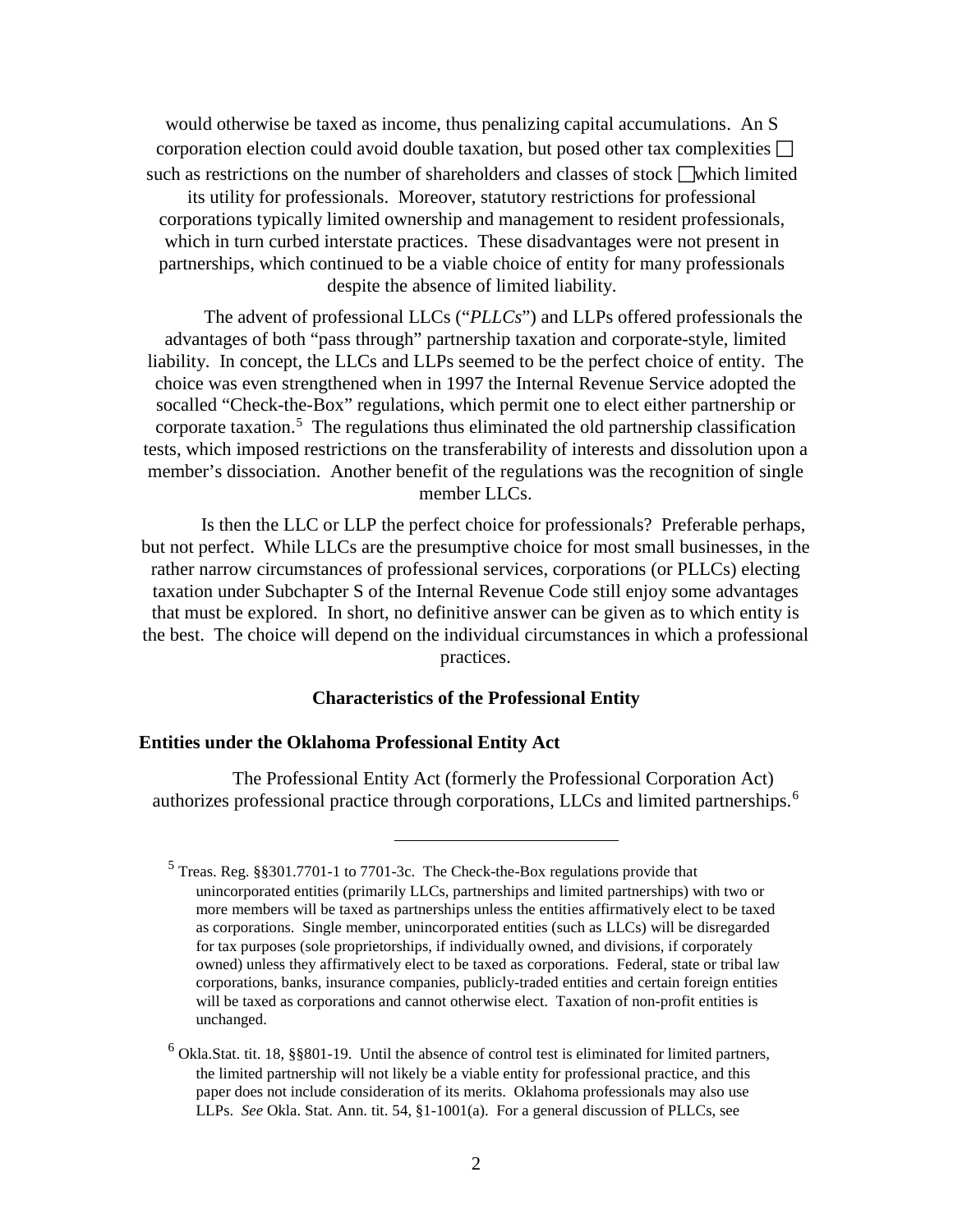The act restricts ownership and management to licensed professionals to prevent unauthorized practice by non-professionals. Persons not licensed under Oklahoma law are prohibited from owning interests in or managing the professional entity. A professional's disqualification to practice is deemed a withdrawal from the entity under the LLC Act or under RULPA, which results in a termination of the professional's interest.7

#### **Entities not under the Oklahoma Professional Entity Act**

The Professional Entity Act does not regulate the traditional sole proprietorship or partnership or the LLP, which is a form of general partnership. These entities are subject to the various regulations applicable to the rendering of professional services. For lawyers the regulations are the Rules of Professional Conduct, which among other things regulate practice with non-licensed individuals, the responsibilities of a partner or supervisory lawyer, the sale of a practice, advertising, and the use of non-compete agreements.<sup>8</sup>

### **Characteristics of Professional Corporations**

*General*. Corporations are owned by shareholders among whom the corporation's capital is divided through the ownership of shares of capital stock. At least in theory, the share interest is freely transferable (to other licensed professionals), and the corporation is a separate legal entity independent of its shareholders. Under the statutory scheme, the shareholder/professionals are not active participants in management – except for their

Keatinge, Coleman, Donn and Hester, *Limited Liability Partnerships: The Next Step in the Evolution of the Unincorporated Business Organization*, 51 Bus.Law. 147, 180-193 (Nov. 1995) ("*Keatinge, Coleman, Donn and Hester*").

<sup>7</sup> Okla.Stat. tit. 18, §812. While a PLLC or limited partnership will protect its professionals from liability for the contractual obligations of the entity and the misfeasance of others, it will not limit a professional's liability for his own tortious conduct or the tortious conduct of one whom the professional supervises. Whether a PLLC or limited partnership will limit a professional's vicarious liability is not squarely settled in Oklahoma. Under the apparent majority view, a professional in a professional corporation (or LLC) will not be vicariously liable for the torts of another. *See* Ann., *Liability of Professional Corporation of Lawyers, or Individual Members Thereof, for Malpractice or Other Torts of Another Member*, 39 ALR 4th

556. References in the Oklahoma Professional Entity Act to the Oklahoma General Corporation Act and the Limited Liability Company Act — under which vicarious liability clearly does not exist — suggests that professionals are protected from vicarious liability. Reference to the analogous LLP laws  $\Box$ under which vicarious liability clearly does not exist either further suggests that professionals are protected from vicarious liability in any limited liability entity. Others argue that *American National Bank v. Clarke & VanWagner*, 692 P.2d

61 (Okl. App. 1984), which upheld claims against two professionals in a professional corporation for return of excessive legal fees, suggest that professionals will be vicariously liable in Oklahoma. The case is not decisive, however, since the court found that both

Sargent, Mark A. and Walter D. Schwidetzky, *Limited Liability Company Handbook*, §1.4 (Clark Boardman Callaghan 2016-17 ed.) ("*Sargent and Schwidetzky*"); regarding LLPs, *see*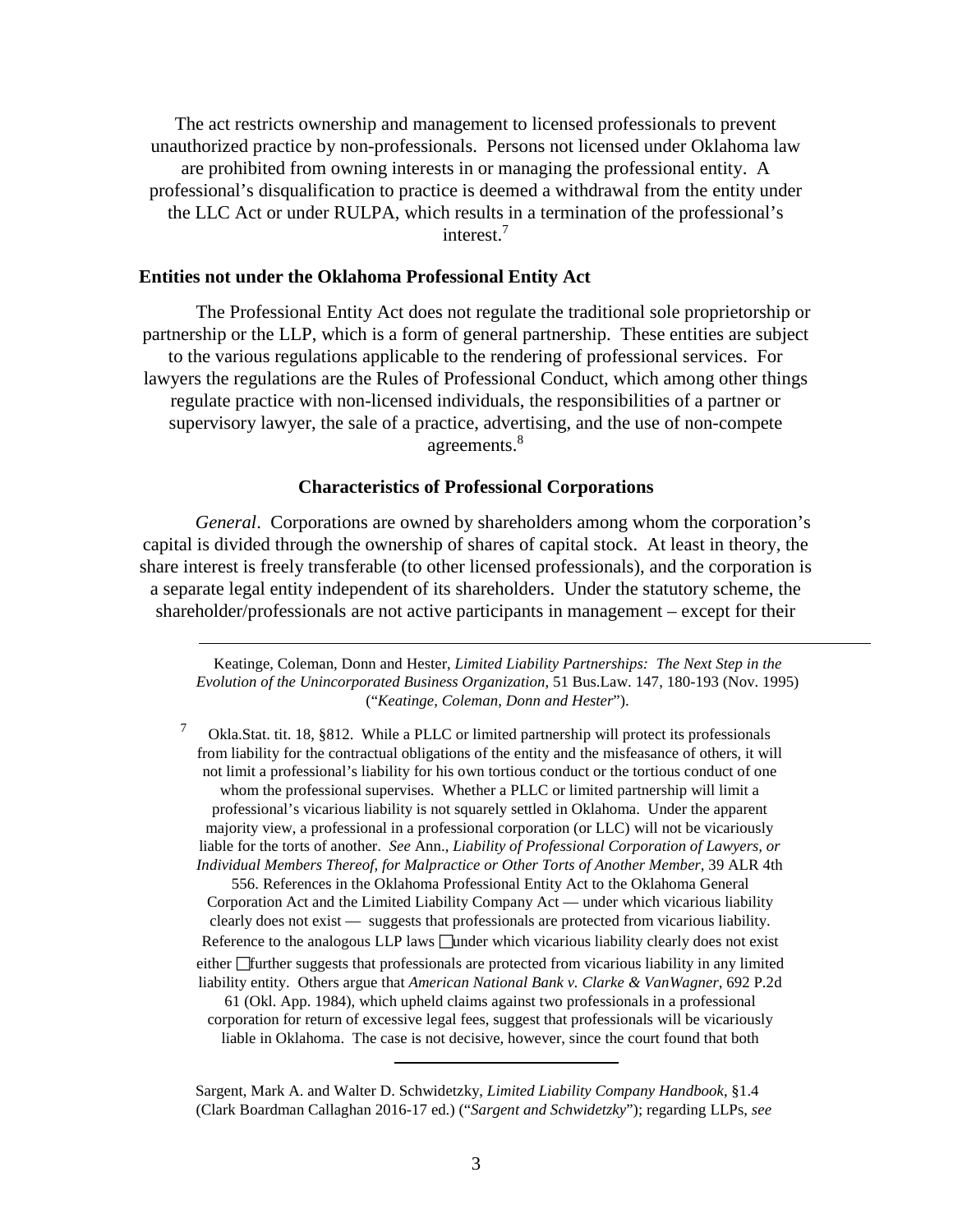lawyers were involved in the case that produced the excessive fees and thus were directly, not vicariously, liable for return of the excessive fees.

<sup>8</sup> *See gen.*, Okla.Stat., tit. 5, Ch. 1, App. 3-A. While certain rules apply only to sole proprietorships or partnerships, most of the rules apply equally to professional corporations and PLLCs.

rights to elect directors and to approve extraordinary transactions – and are protected from personal liability for the acts or omissions of the corporation. The directors are collectively responsible for management of the corporation's business, but may not act individually. The directors appoint officers who conduct the day-to-day business of the corporation and act individually on the corporation's behalf. The directors and officers are bound by fiduciary duties of care and loyalty to act in the best interests of the corporation.

When employed by professionals, the corporate model may function somewhat differently. The standard corporate model presumes that the shareholders, directors and officers are not necessarily the same individuals, and thus imposes various checks and balances on their respective roles. In professional service corporations, especially smaller corporations, each shareholder is often also a director and an officer. In these instances, the professional corporate model begins to look more like the partnership model, in which each partner is empowered with equal authority.

*The C Corp*. Corporations are taxed by default under Subchapter C of the Internal Revenue Code ("*C corps*"). A C corp begins its existence by filing its certificate of incorporation, and completes its organization by issuing shares, electing directors and officers, and adopting its bylaws. Incorporation is tax-free if the control tests are met under the Internal Revenue Code.<sup>[7](#page-6-0)</sup> The income and gain that it subsequently generates is taxed at the corporate level. If distributions are subsequently made to the shareholders, the shareholders are taxed on the value of the distributions. A C corp may merge with other corporations on a tax-free basis. When it winds up its affairs, any gain will also be taxed at the corporate level and again at the shareholder level when distributed.

*The S corp*. Qualifying corporations can elect taxation under Subchapter S of the Internal Revenue Code ("S corps").<sup>[8](#page-6-1)</sup> These S corps are identical to C corps for state law purposes. The distinction arises from its pass through tax treatment. Under Subchapter S, income is not taxed at the corporate level and the corporation's income and loss pass through to be taxed at the shareholder level. Thus, the S corp avoids the double taxation of the C corp.

S corp taxation is not, however, the same as partnership taxation. The taxation of S corps retains some C corp treatments. For example, the formation and dissolution of S corps may be taxable events, which are not recognized in the formation or dissolution of

<span id="page-6-0"></span><sup>&</sup>lt;sup>7</sup> I.R.C. §351 (requiring that the shareholders forming the corporation retain at least 80% control after formation).

<span id="page-6-1"></span><sup>8</sup> *Id*., §1361 et seq.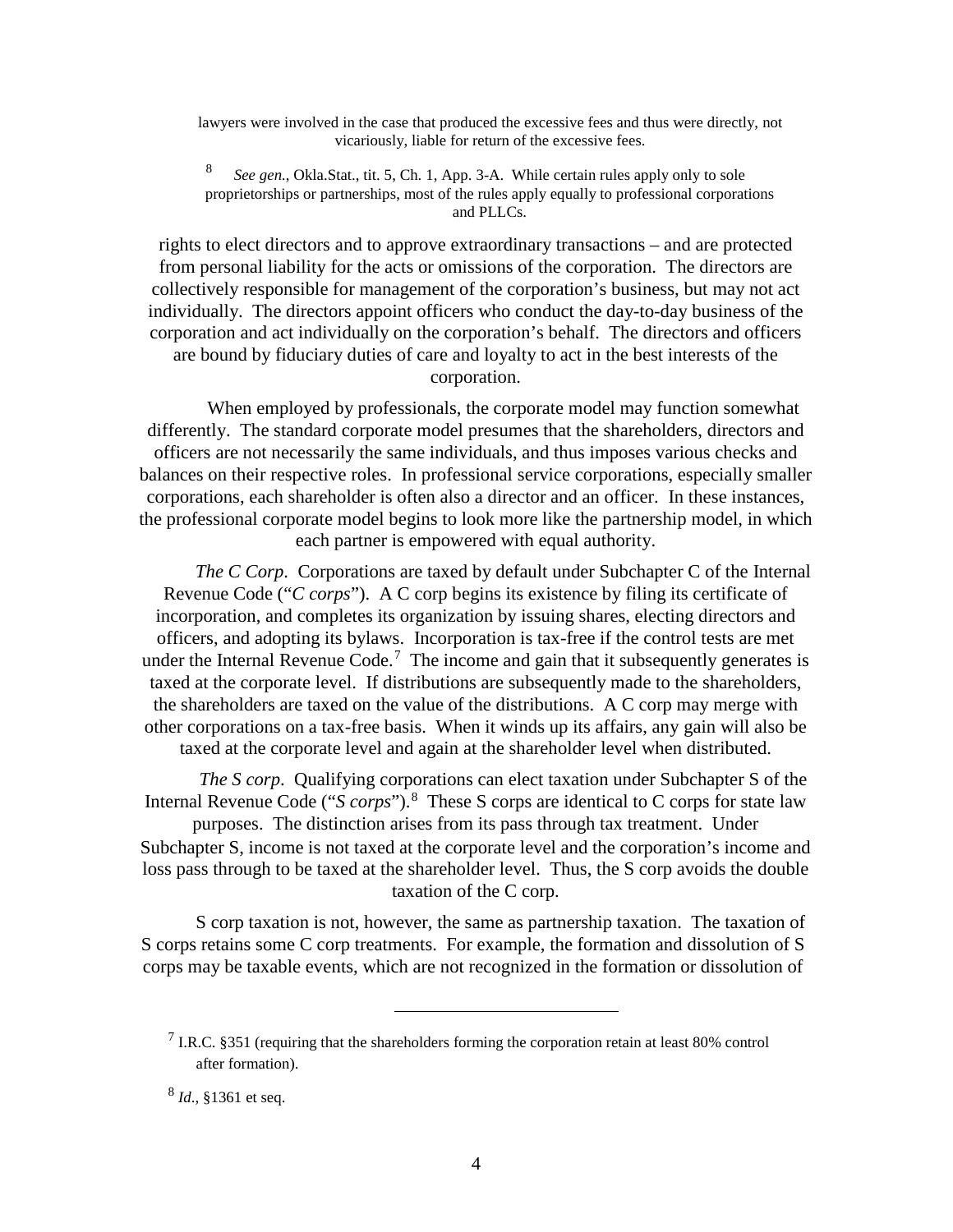partnerships. This creates the possibility that a contribution or distribution of appreciated property by or to an S corp shareholder will be taxed, although a like contribution by or distribution to a partner would not be taxed.<sup>[9](#page-7-0)</sup> An S corp shareholder must pay the fair market value of any stock he or she receives, while no such requirement exists for partnerships.<sup>[10](#page-7-1)11</sup> A partnership permits certain basis adjustments that are not allowed in an S corp.<sup>13</sup> In a partnership, its liabilities will proportionately increase each partner's basis if no partner is personally liable for the liabilities.<sup>[12](#page-7-3)</sup> If a partner's interest is transferred, the new partner may increase his or her basis by the amount of the appreciated assets in the partnership.<sup>[13](#page-7-4)</sup> The S corp does not offer these possible advantages.

In exchange for its pass through tax treatment, an S corp bears several restrictions. The restrictions limit the authorized stock to a single class (although voting rights may differ within the class), and all distributions must follow the stock ownership. Most shareholders must be U.S. citizens, resident aliens, estates, or certain trusts and the number of shareholders is capped at  $100<sup>14</sup>$  While restrictions on the number and identity of shareholders will not affect most professional corporation, the inability to allocate disproportionate shares of income and loss can be a significant disadvantage for many professionals.

## **Characteristics of PLLCs**

Oklahoma adopted its LLC Act<sup>[15](#page-7-6)</sup> in 1992 and made the PLLC available to professionals in 1995.<sup>16</sup> LLCs resemble a hybrid cross between a corporation and a

 $\overline{a}$ 

<span id="page-7-3"></span> $12$  I.R.C. §752(a).

<span id="page-7-0"></span><sup>&</sup>lt;sup>9</sup> The distinction is particularly important when the entity repurchases a departing professional's interest. In both LLCs and S corps, professionals may provide contractual buyout rights. In an LLC, the payments made to purchase the member's interest may be treated as liquidating payments, which may be made with pre-tax dollars. *See* I.R.C. §736.

<span id="page-7-1"></span> $10$  In a partnership, a partner may receive a profits interest in exchange for future services without the immediate recognition of income. Rev. Proc. 93-27 and 2001-43. If the S corp shareholder pays less than the fair market value of the shares received, he or she will recognize the shortfall as income.

<span id="page-7-2"></span><sup>11</sup> *See gen*., Sargent and Schwidetzky, *supra* note 6, at §3.3. These basis adjustment provisions would themselves offer a compelling advantage to LLC's over S corps. The advantage is, however, limited by the "at risk" and passive loss limitations under the Internal Revenue Code. I.R.C. §§465 and 469. The partnership tax rules also insure that built-in gain or loss attributable to contributed property will be allocated to the contributing partner. In an S corp, the gain or loss will be spread among all the shareholders.

<span id="page-7-4"></span> $^{13}$  *Id.* at  $$743(b)$ .

<span id="page-7-5"></span><sup>14</sup> *Id*. at §1361; Treas. Reg. §1.1361-1.

<span id="page-7-6"></span><sup>15</sup> The Oklahoma Limited Liability Act, Okla.Stat. tit. 18, §2000-2060 (the "*LLC Act*").

<span id="page-7-7"></span><sup>16</sup> *Id.* at §§801-19.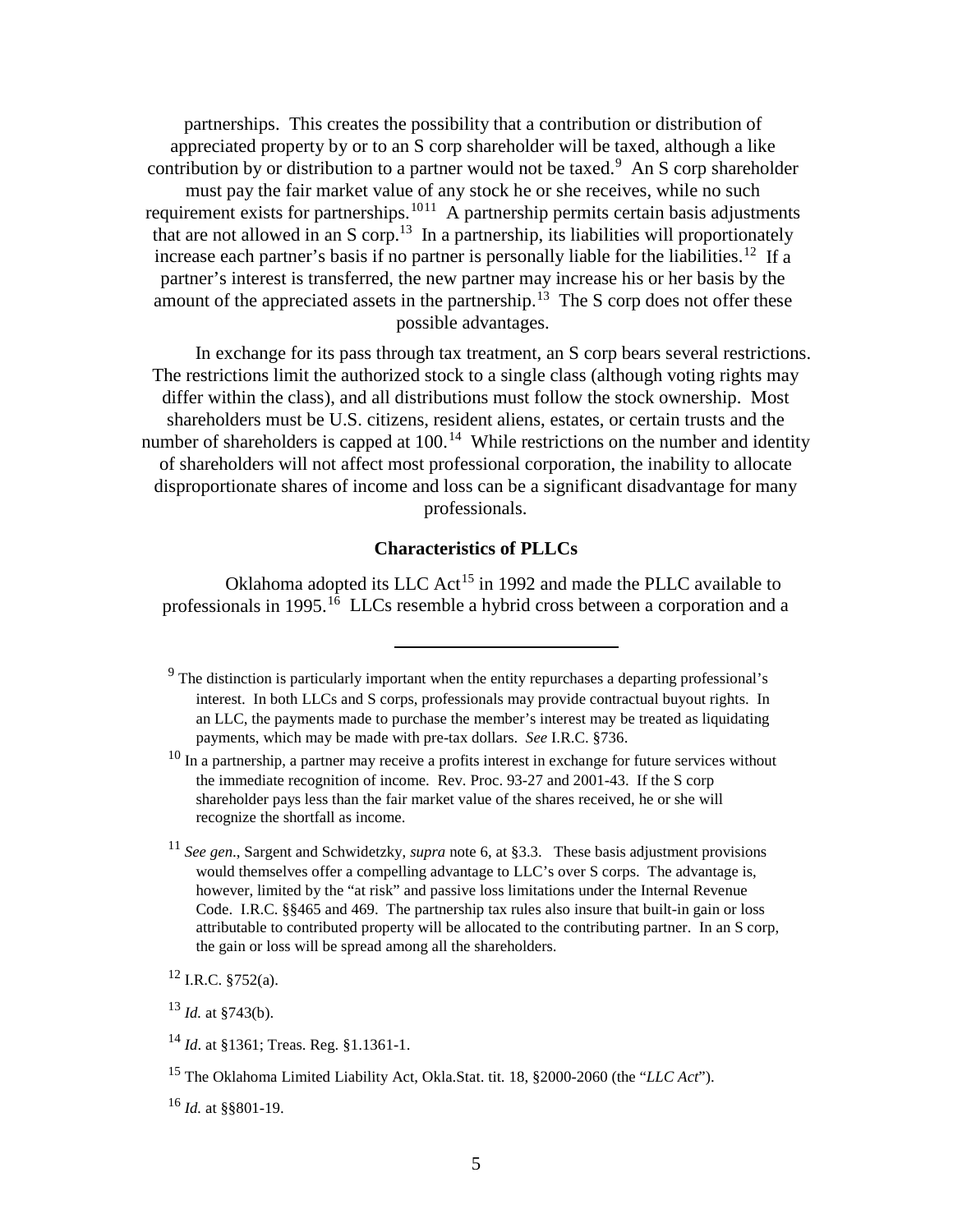partnership. Like a corporation, they afford limited liability to all owners (called members instead of shareholders). They may be governed by non-owner managers (called managers instead of directors or officers). Their legal existence is recognized by the State upon the filing of a notice (called articles of organization instead of a certificate of incorporation) and is terminated in the same manner.

Unless they elect corporate taxation (either C or S corp), LLCs are like partnerships for income tax purposes.<sup>19</sup> All income, gain, loss, deduction, and credit pass through the entity to its members. There is no entity-level taxation as in corporations. LLCs are flexible in operation. They may be structured like partnerships with equal ownership and management rights. They may be structures like corporations with a board of managers, officers and largely passive owners. The dissociation of a member will not terminate the LLC. An LLC may be owned by a single member. An LLC may elect to be taxed as a corporation (C corp or S corp) at the election of its members.<sup>20</sup>

#### **Characteristics of Professional LLPs**

LLPs are general partnerships with limited liability, and thus resemble LLC's by combining limited liability with partnership taxation. The LLP provisions are found within Oklahoma's Revised Uniform Partnership Act ("RUPA").<sup>[17](#page-8-0)</sup>

*Subclass of General Partnership*. Unlike the LLC, which is a unique form of entity, the LLP is merely a subclass of general partnership.<sup>22</sup> Its distinction among

<sup>19</sup> An LLC owned by one member and not electing corporate taxation is disregarded for Federal income tax purposes. T.D. 8697 (1997-1 C.B. 215) and Treas. Reg. §§301.7701-1 to 301.7701-3c.

 $\overline{a}$ 

The notion of an LLP originated in Texas. Within the 1991 legislation adopting Texas's limited liability company act were brief provisions permitting a Texas general partnership to limit the vicarious tort liability of its partners by a notice filing with the Texas Secretary of State. The concept was relatively simple. The authorizing legislation merely described the filing requirements and the nature of the liability limitation. The LLP's method of operation was left to the Texas general partnership act. Although Texas LLPs were not restricted to use by professionals, professionals  $\Box$ many of whom were operating as partnerships  $\Box$  found the concept extremely attractive. While widely recognized, professional corporations or LLCs were not universally recognized. General partnerships were. For professionals with interstate practices, particularly the large accounting firms, the prospect of securing limited liability in a general partnership was worth pursuing. The American Institute of Certified Public Accountants undertook a nation-wide lobbying effort to secure passage of LLP legislation, and their lobbying efforts enjoyed considerable success. Like the LLC, the LLP has proven

<span id="page-8-0"></span><sup>&</sup>lt;sup>17</sup> The first Oklahoma LLP Act was enacted as Okla.Stat. tit. 54,  $\S$ §401-407. RUPA is enacted as Okla.Stat. tit. 54, §§1-100 - 1-1207. RUPA replaced the 1916 Uniform Partnership Act (*id.* at §§201-243). The main LLP provisions are found in §§1-306(c)(liability limitation) and 1309 (security for payment) and Articles 10 (limited liability partnerships) and 11 (foreign limited liability partnerships). The paper will refer to the LLP provisions within RUPA as the LLP laws.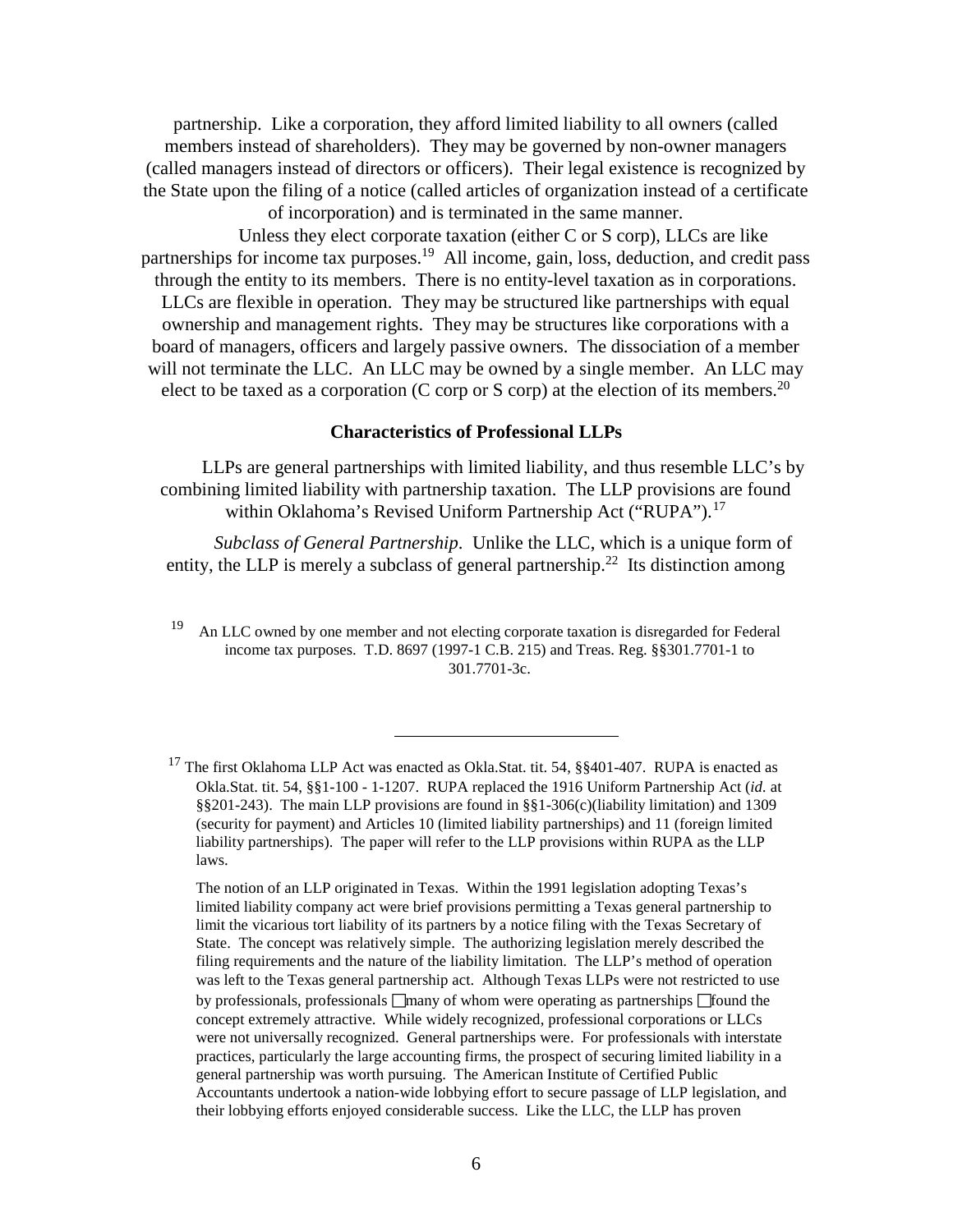$20$  In some respects, an LLC may be a better corporation than a corporation. The possible advantages include the elimination of statutory dissenter's rights, no quorum and voting requirements, and no par value restrictions on subscriptions and distributions. The judgment creditor of an LLC member cannot attach the LLC interest, but has only a charging order. In a corporation, the judgment creditor can attach the shareholder's stock. A corporate LLC will avoid the Oklahoma restrictions on rural land ownership and the restrictions on permitted consideration for stock. A corporate LLCs will avoid the state franchise taxes and annual reporting applicable to statutory corporations, although it must file its annual report and pay the annual \$25 fee. *See* Derrick, Gary W., *Oklahoma Limited Liability Companies and Limited Liability Partnerships*, Okla. City Univ. L. Rev. 643, 667 (Summer 1997).

general partnerships is that the LLP partners have corporate-style, limited liability. The LLP obtains this protection by (i) securing the partners' consent to become an LLP,  $^{23}$  (ii) filing a notice with the Oklahoma Secretary of State, and (iii) posting security or obtaining insurance for potential claims made against it.

Apart from limited liability, the LLP is like any other general partnership. The LLP is formed as any other general partnership, that is, when its partners intend its formation. The notice filing with the Secretary of State is irrelevant to its formation. Thus, any general partnership  $\Box$  regardless of when formed  $\Box$  can become an LLP (or cease to be an LLP) and its status as a general partnership is not affected.

RUPA governs the LLPs operations, including the existence and dissolution of the LLP, the authority of partners to bind the LLP, and the fiduciary relationship of its partners with one another. Much of the LLPs attractiveness as a choice of entity lies in its reliance on RUPA and the security of a well-developed body of partnership caselaw.

*The Limited Liability of LLPs*  $\square$  *Broad Scope.* The limited liability of LLPs is like that of corporations or LLCs. The LLP partners are personally liable for their own misconduct. They are not liable for the LLP's torts or contractual obligations.<sup>24</sup> The statute also makes clear that the liability limitation cannot be circumvented through a partner's contribution or indemnification obligations.

The application of limited liability to general partnerships raises several issues.<sup>25</sup> RUPA does not address a partner's liability for distributions made in breach of the partnership agreement or during insolvency. If a negligence claim affecting the negligent or responsible partners threatens the solvency of the LLP, can the LLP continue to make distributions to the non-negligent partners? If such distribution is wrongful, does it matter whether the non-negligent partners knew that the distribution was wrongful? Are those who approved the wrongful distribution liable also? If the LLP would be solvent but for the claim, does the cessation of distributions to non-negligent partners make them indirectly liable?<sup>26</sup>

> popular and is recognized in some form in all states. *See* Keatinge, Coleman, Donn and Hester, *supra* note 6, at 180-193.

<sup>22</sup> Okla.Stat. tit. 54, §1-201(b) (an LLP continues to be the same entity that exited before the filing of the statement of qualification) and  $\S 1-1001(a)$  (an LLP is a partnership).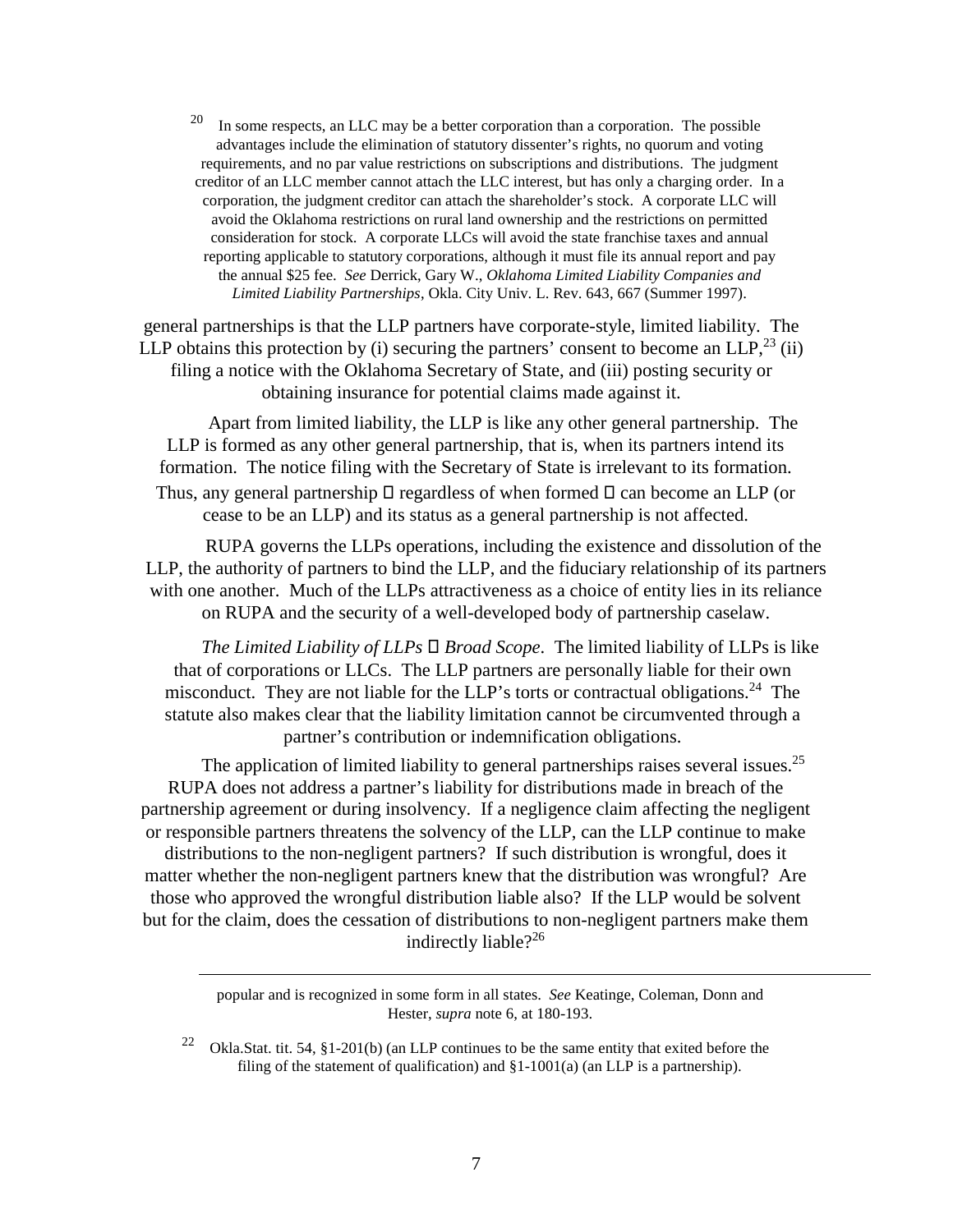<sup>23</sup> *Id*., §1-1001(b) requires a partner vote to approve the filing of a statement of qualification to become an LLP. The required vote is generally the vote necessary to amend the partnership agreement. If no amendment provisions exist, the vote must be unanimous. If the partnership agreement has a provision that specifically addresses amendments affecting the contribution obligations of the partners, then the vote set forth in that provision is required. The latter conclusion results from the effect of limited liability on partner contribution obligations.

 $^{24}$  *Id.*, §1-306(c).

- <sup>25</sup> A detailed discussion of these issues is found in Keatinge, Coleman, Donn and Hester, *supra*  note 6, at 180-193.
- <sup>26</sup> These issues surfaced in the much-publicized bankruptcy of Dewey & LeBoef LLP, a large New York law firm. The bankruptcy judge ruled that the partners must repay the distributions received when the firm was insolvent. In doing so, the judge rejected the partners' argument

Stacking issues may also arise when different partners have different liabilities. Partners may be jointly and severally liable for obligations arising before LLP registration. After registration, negligent or responsible partners will be liable for the claims against them. If the LLP assets are insufficient to pay all claims, may the nonnegligent partners apply the LLP assets to satisfy the pre-registration claims while postregistration negligence claims are left to the negligent partners?<sup>27</sup>

The traditional contribution and indemnity arrangements in partnerships also raise issues. Under RUPA, a partner is required to contribute amounts sufficient to satisfy partnership obligations and the partnership is required to indemnify a partner for personal liabilities incurred in the partnership's business.28 In the typical partnership, when a partner is found negligent, the partnership would indemnify him or her against losses, and if the partnership lacked sufficient assets to pay the claim, all partners would contribute amounts sufficient to satisfy the claim. Under the LLP laws, however, nonnegligent partners are not liable under contribution or indemnity provisions for claims against negligent partners. Thus, unless their partnership agreement otherwise provides, partners will sacrifice the indemnity and contribution protections afforded under RUPA in exchange for vicarious liability protection when the partnership becomes an LLP. <sup>29</sup>

*Special Requirements of the LLP Laws*  $\Box$  *Security for Claims.* The LLP laws require that both Oklahoma and foreign LLPs provide security for claims arising from the acts or omissions of its partners. Failure to provide security, results in the loss of limited

that the distributions were exchanged for the "reasonably equivalent value" of their services. *See* 2014 WL 5463302 (Bankr. S.D.N.Y. Oct. 29, 2014).

 $27$  Partnership obligations under a note, contract, or other agreement generally are incurred when the agreement is made. An amendment, modification, extension or renewal of the agreement should not affect or otherwise reset the time at which a partnership obligation is incurred, even if the claim relates to the subject matter of the amendment. Partnership obligations relating to a tort generally are incurred when the tortuous conduct occurs rather than at the time of the actual injury or harm. This interpretation prevents a culpable partnership from engaging in wrongful conduct and then filing a statement of qualification to sever vicarious responsibility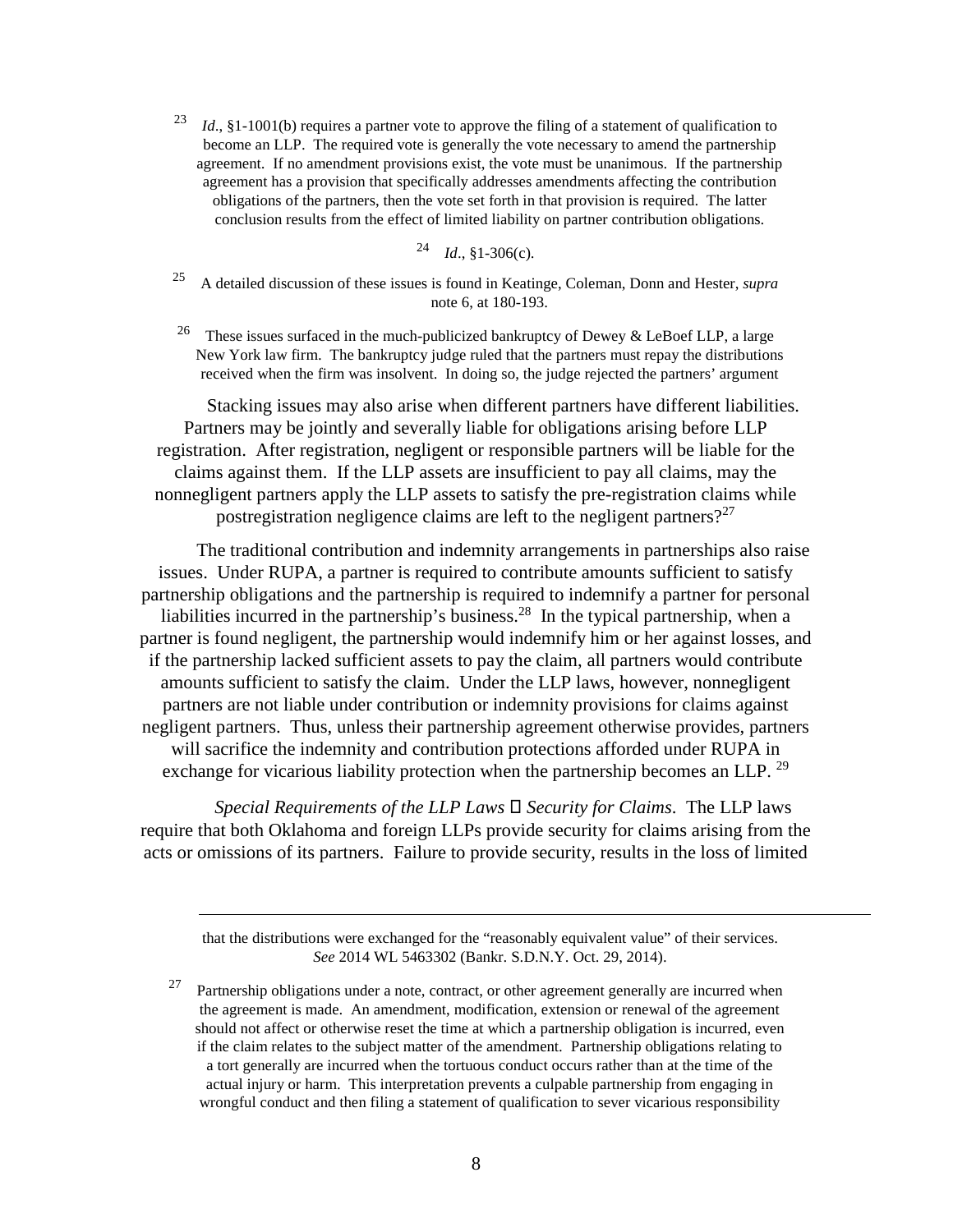of its partners for future injury or harm caused by conduct that occurred prior to the filing. *See* Comments to Section 306(c) To Uniform Partnership Act (1997)(last amended 2013), National Conference of Commissioners on Uniform State Laws.

<sup>28</sup> Okla. Stat. tit. 54, §1-401(c). The indemnification obligation requires the partnership to indemnify a partner for losses incurred in the ordinary course of the partnership's business, even if the losses arise from the partner's negligence.

<sup>29</sup> In effect, each partner assumes the risk that he or she will not become a negligent partner. The result has been described as a change from a "all for one" relationship to "every man for himself." *See* Keatinge, Coleman, Donn and Hester, *supra* note 6, at 188. Many partnership agreements provide that the partners shall contribute amounts sufficient to satisfy partnership obligations. These provisions are inconsistent with the LLPs notion of limited liability. When becoming an LLP, the contribution provisions should be amended to fix a partner's contribution obligation at a sum certain, in much the same way as a shareholder has a sum certain that he or she pays for stock. If such provisions are not amended with the LLP filing is made, each partner may become jointly and severally liable for all partnership obligations regardless of LLP status.

liability.<sup>[18](#page-11-0)</sup> Security can be in the form of insurance, escrowed funds, letter of credit or surety bonds. The amount must be at least \$500,000. Insurance policies may be on a claims-made or occurrence basis, may contain customary terms, conditions and exclusions, and may have a deductible amount not to exceed ten percent of the policy amount. If the policy is impaired or exhausted due to the payment of claims, the LLP need not restore the former amount during the policy period. If security is provided in the form of escrowed funds, letters of credit or bonds, the LLP must restore any depletions below the \$500,000 level within six months of such depletion.

The security provisions provide that an LLP is in compliance if it obtains the requisite security within 30 days of service of process. If the LLP is in compliance when a bankruptcy proceeding is commenced, the LLP will remain in compliance during the pendency of the proceeding. The provisions also state that applicable Federal or state law will govern the discoverability or admissibility of evidence relating to the existence or amount of security.

*LLPs Under RUPA*. The adoption of RUPA refines the nature and operation of general partnerships, including LLPs. These refinements include: (i) an entity versus an aggregate owner concept; (ii) the separation of dissociation from dissolution; (iii) the possibility of public filings for partner authority, dissociation and dissolution; (iv) simplified transfers of property; (v) authorization of mergers and conversions; and (vi) clarification of the fiduciary duties among partners.

<span id="page-11-0"></span><sup>&</sup>lt;sup>18</sup> *Id.*, §1-309(g). Limited liability is lost to the extent of the difference between the security provided and \$500,000. Subjecting foreign LLPs to an Oklahoma security requirement (and revoking their liability limitation for failure to comply) is inconsistent with the stated intent that the laws of the state of formation shall govern the liability of the partners. Compare §1106 (Oklahoma law shall cover Oklahoma LLPs) and §1-1101(a) (foreign laws shall govern foreign LLPs). The distinction is important since many states do not impose a security requirement on LLPs and afford to LLPs the same limited liability afforded corporations and LLCs.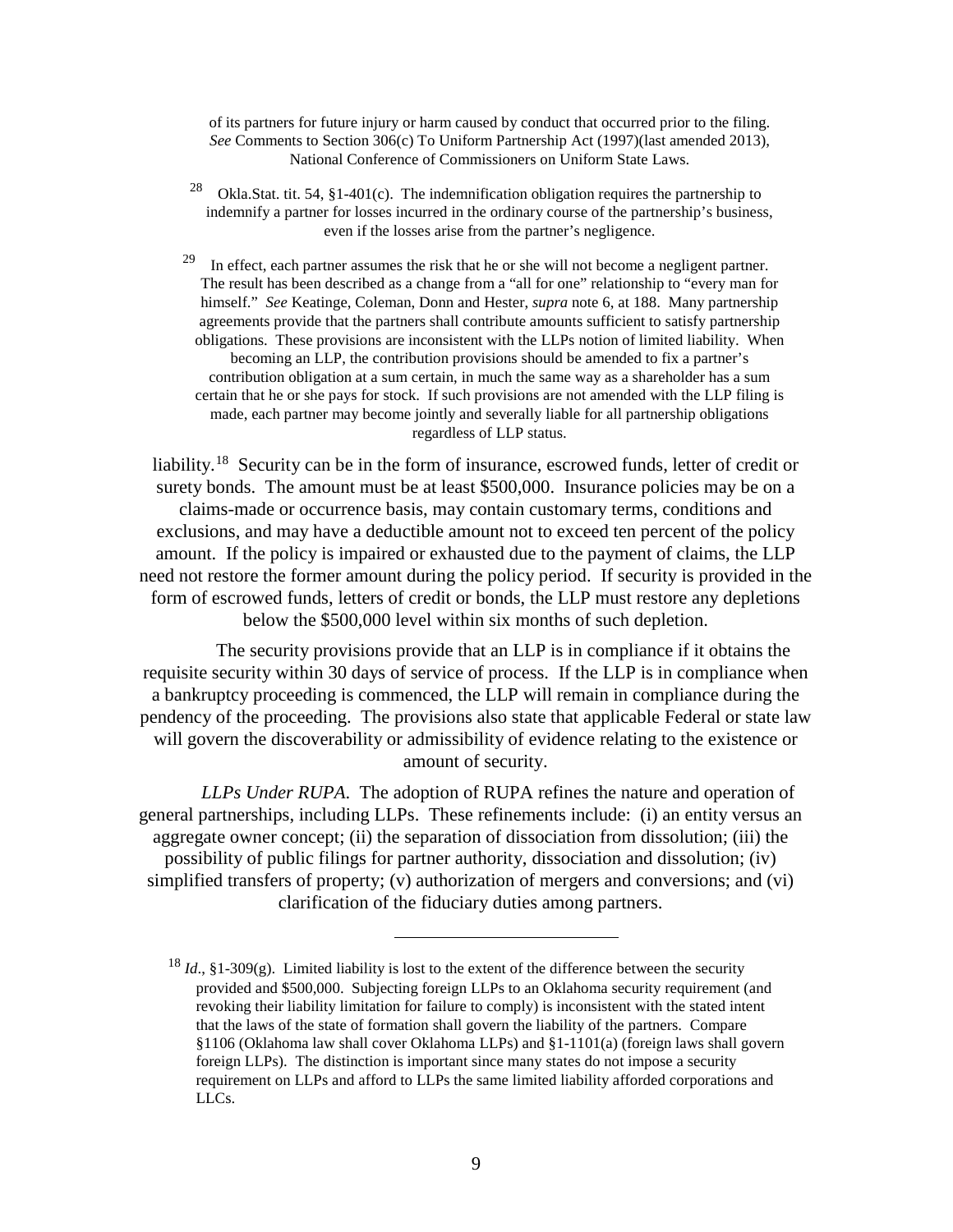RUPA recognizes partnerships as entities distinct from their partners. The partnership itself has legal capacity. It doesn't change from an "old partnership" to a "new partnership" just because its ownership has changed. This recognition means that rights and duties of the partnership are not changed by changes in ownership.[19](#page-12-0) RUPA bolsters the distinct entity concept by breaking the traditional link between a partner's dissociation and the partnership's dissolution. Under RUPA, a partner's dissociation caused the partnership's dissolution. Under RUPA, partnership having a definite term or purpose doesn't dissolve when a partner dissociates.

RUPA provides for the filing of various public statements which can indicate a partner's authority, a partner's denial of authority, a partner's dissociation or the partnership's dissolution. These statements can act as notice to third parties dealing with the partnership, especially in transfers of real property.<sup>[20](#page-12-1)</sup> RUPA provides that partners owe duties of loyalty, due care, good faith and fair dealing. These duties are described in RUPA and may not be waived by the partners. The partnership agreement may, however, describe the standards under which these duties are to be judged if not manifestly unreasonable. $21$ 

## **The Advantages and Disadvantages of PLLCs, LLPs, PCs, Sole Proprietorships and Partnerships**

#### **The PLLC Advantages**

*"Pass through" Partnership Taxation In General*. A multi-member PLLC is taxed like a partnership. A single member PLLC is disregarded for tax purposes. In either case, all income and loss flows through the entity to be taxed to the owner/members. Unlike a corporation, there is no entity-level taxation. As a general rule, this means that the PLLC and its members will tend to pay less income tax than a corporation and its shareholders, since the PLLC's income is not taxed once at the entity level and again at the member level.

 *Special Allocations*. Frequently in the PLLC (or partnership), the members will specially allocate income and costs. For example, two members practicing together may not always split everything equally. Fees paid by a particular client or on a particular matter may be allocated to one member, but not the other. A portion of the fee may be

<span id="page-12-0"></span><sup>19</sup> Other provisions strengthen the separate entity concept. *See e.g*., Okla.Stat. tit. 54, §1-307, under which the partnership may sue or be sued in its own name, a judgment against the partnership is not a judgment against the partners, and a judgment creditor must exhaust the partnership's assets before enforcing the judgment against the partners, and §1-501, which states that a partner has no transferable interest in partnership property (only transferable interest is the partner's share of profits and losses).

<span id="page-12-1"></span><sup>20</sup> Okla.Stat. tit. 54, §§1-303 (statement of partnership authority), 1-304 (statement of denial), 1704 (statement of dissociation), 1-805 (statement of dissolution), and 1-105 (execution, filing and recording statements).

<span id="page-12-2"></span><sup>&</sup>lt;sup>21</sup> *Id.* at §§1-404 (describing duties) and 1-103 (waiver limitations).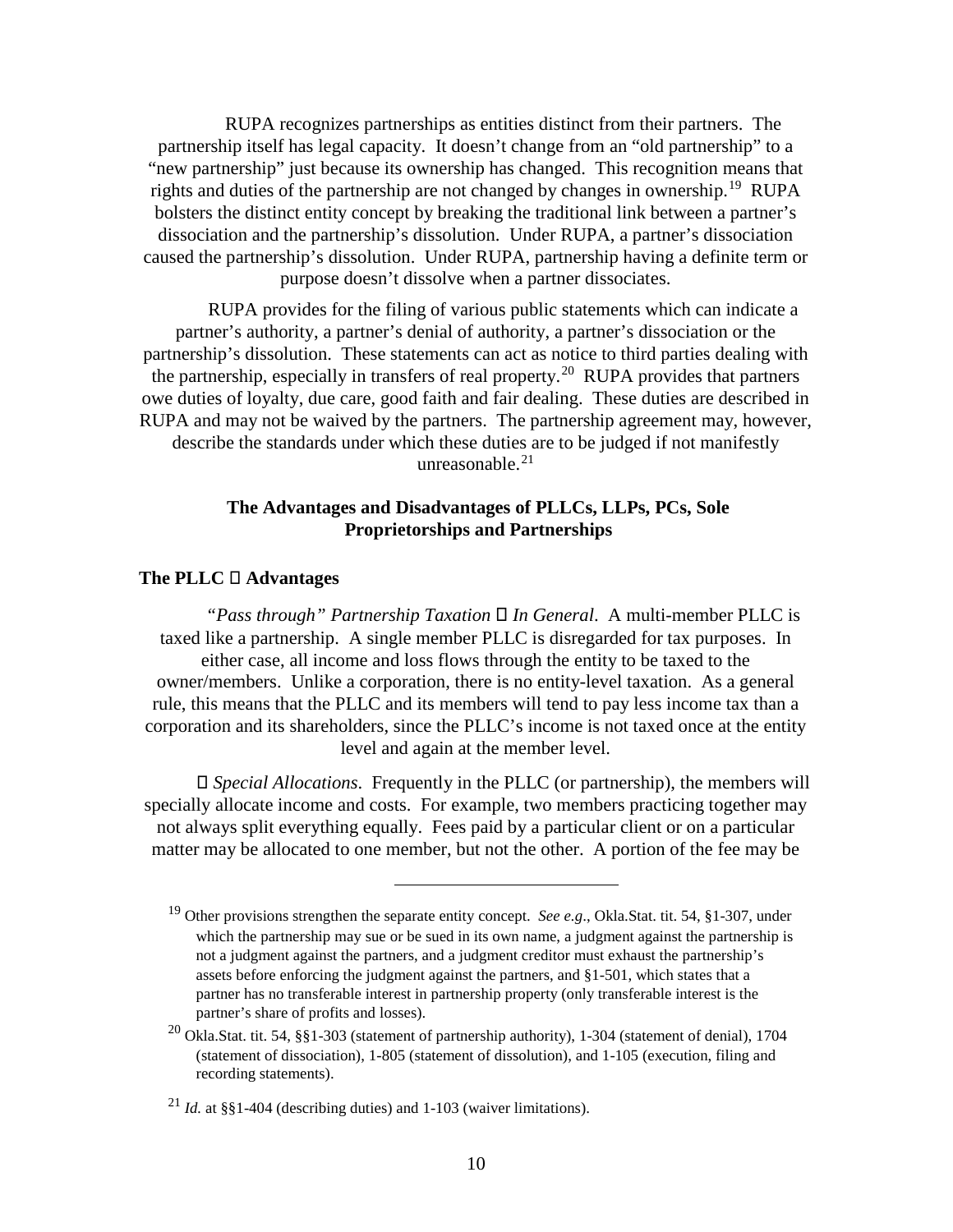paid to the member originating the client or matter. Costs may be charged to the member who incurred the cost or allocated to the members based on their ratable share of income. The ability to make these special allocations of income and cost is a significant advantage of PLLCs.

Corporations cannot make special allocations. In the C corp, income and costs are realized at the entity level. The shareholders can create compensation formulas that approximate the results of special allocations in PLLCs or partnerships, but these formulas (embedded in employment or shareholder agreements) can become complex and difficult to administer. S corps can do this too, if they split income between salary and distributions. The salary can be paid according to the formula, but all distributions must be made solely on the basis of stock ownership.

 *Formation*. Formation of the PLLC will not create a taxable event. If a member contributes appreciated property, the appreciation is allocated to his or her account and is recognized only when the property is sold. In either a C or S corp, formation is tax-free only if the shareholders retain 80% or more of the stock after formation.[22](#page-13-0) The 80% control test can pose problems when a second shareholder or group of shareholders wishes to join the corporation, but will own less than 80% of the stock. Their contribution of appreciated property would be a taxable event.

*Basis Step Up for Borrowings*. PLLC members and S corp shareholders may deduct company losses on their individual tax returns to the extent of basis. PLLC members may increase the basis of their membership interest when the PLLC borrows money. S corp shareholders may not increase the basis of their stock when the corporation borrows money, even if the shareholders have guaranteed the borrowings. An S corp shareholder may increase the basis of stock only by direct loans made by that shareholder to the corporation. The basis increase may be significant. A higher basis allows greater use of deductions, which reduces taxable income (an advantage). In addition, the entity can distribute cash without taxation if the distributions do not exceed an owner's basis.

*Adding New Members*. The PLLC has several advantages when adding new members. First, the new member is not required to buy a capital interest to get a certain income interest. In an S corp, a new shareholder joining an existing shareholder on a 50/50 basis must buy one-half of the stock to get one-half of the income, since distributable income is based on stock ownership. If the stock purchase price does not equal one-half of the net fair market value of the underlying assets, the new member will incur income to the extent of the deficiency. In the PLLC, a similarly situated, new member can receive a 50% income interest, need not pay anything, and will not be taxed on receipt of the interest.

Second, if a new member buys an interest (including a partial interest) from an existing member, the PLLC may elect to increase the basis of its assets. As noted above, a basis increase allows greater use of deductions (such as from equipment depreciation),

<span id="page-13-0"></span><sup>22</sup> I.R.C. §§351 and 368(c).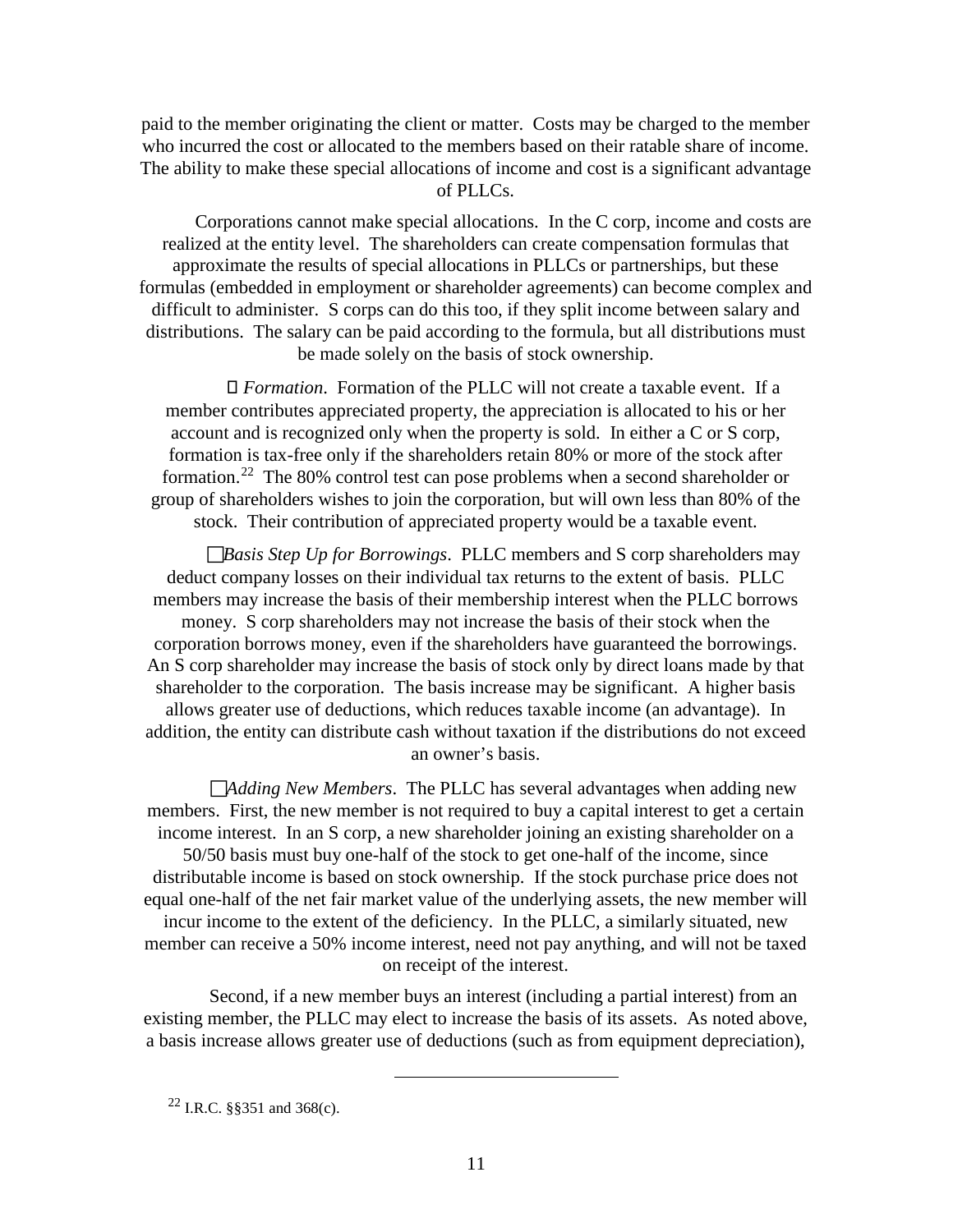which decreases taxable income, and can shelter cash distributions if the distributions do not exceed the tax basis.

*Departing Members*. A PLLC can redeem a retiring or withdrawing member's interest and deduct the amount of the liquidation payment to the withdrawing member in exchange for that member's interest in the PLLCs goodwill and unrealized receivables. To the extent that a withdrawing member realizes gain in the redemption, the PLLC can increase its basis in its property, further increasing deductions and reducing taxable income. These advantages, which may be substantial, are not available to C or S corps.

*Ownership of Appreciable Property*. It is not uncommon for a professional entity to own real estate, which is appreciable property. In this situation, a PLLC offers an advantage of being able to distribute the appreciated property to its members without recognition of gain. A C or an S corp cannot do this. When a corporation makes an inkind distribution, gain is recognized at the corporate level in a C corp and at the shareholder level in an S corp.

*Limited Liability*. The PLLC members are protected from personal liability for the acts or omissions of the PLLC and its agents. All that the members risk is their invested capital. This is the same liability shield that protects corporate shareholders.

*Simplicity of Operation*. The LLC Act does not require annual meetings of members or managers. Neither are the members or managers required to record minutes (although minute-taking is a good practice). The only records that the PLLC must keep are copies of its articles of organization, its operating agreement, its tax returns and any financial statements, a document reflecting the members' voting rights, and the names and addresses of its members and managers.<sup>23</sup> The operating procedures and recordkeeping for PLLCs are much simpler than those required of corporations.

#### **The PLLC Disadvantages**

*Self-Employment Income*. In a PLLC, all income allocated to the members is subject to self-employment tax (the "*SE tax*"). For 2017, the first \$127,200 of income is subject to the Social Security portion (12.4%) and the Medicare portion (2.9%) of the FICA (self-employment) tax. Any income beyond than that is subject to the 2.9% Medicare tax with a 0.9% increase for income exceeding \$200,000 for single people and \$250,000 for married people filing jointly. PLLC members do not have the option that S corp shareholders have of dividing the income between salary and distributions, the latter of which is not subject to SE tax.

This disadvantage may be less significant than it appears. The S corp must allot a reasonable salary to the shareholder/employee, which is subject to SE tax.<sup>[24](#page-14-1)</sup> Only that

<span id="page-14-0"></span><sup>23</sup> Okla.Stat. tit. 18, §2010.

<span id="page-14-1"></span><sup>24</sup> *See David E. Watson, P.C. v. U.S.*, No. 11-1589 (8th Cir., Feb. 21, 2012); *Glass Blocks Unlimited v. Commissioner,* T.C. Memo. 2013-180; *Sean McAlary Ltd. Inc*. *v. Commissioner*, T.C. Summ. 2013-62; and *Radtke v. U.S.*, 712 F.Supp. 143 (E.D.Wisc., 1989) (in which the court denied an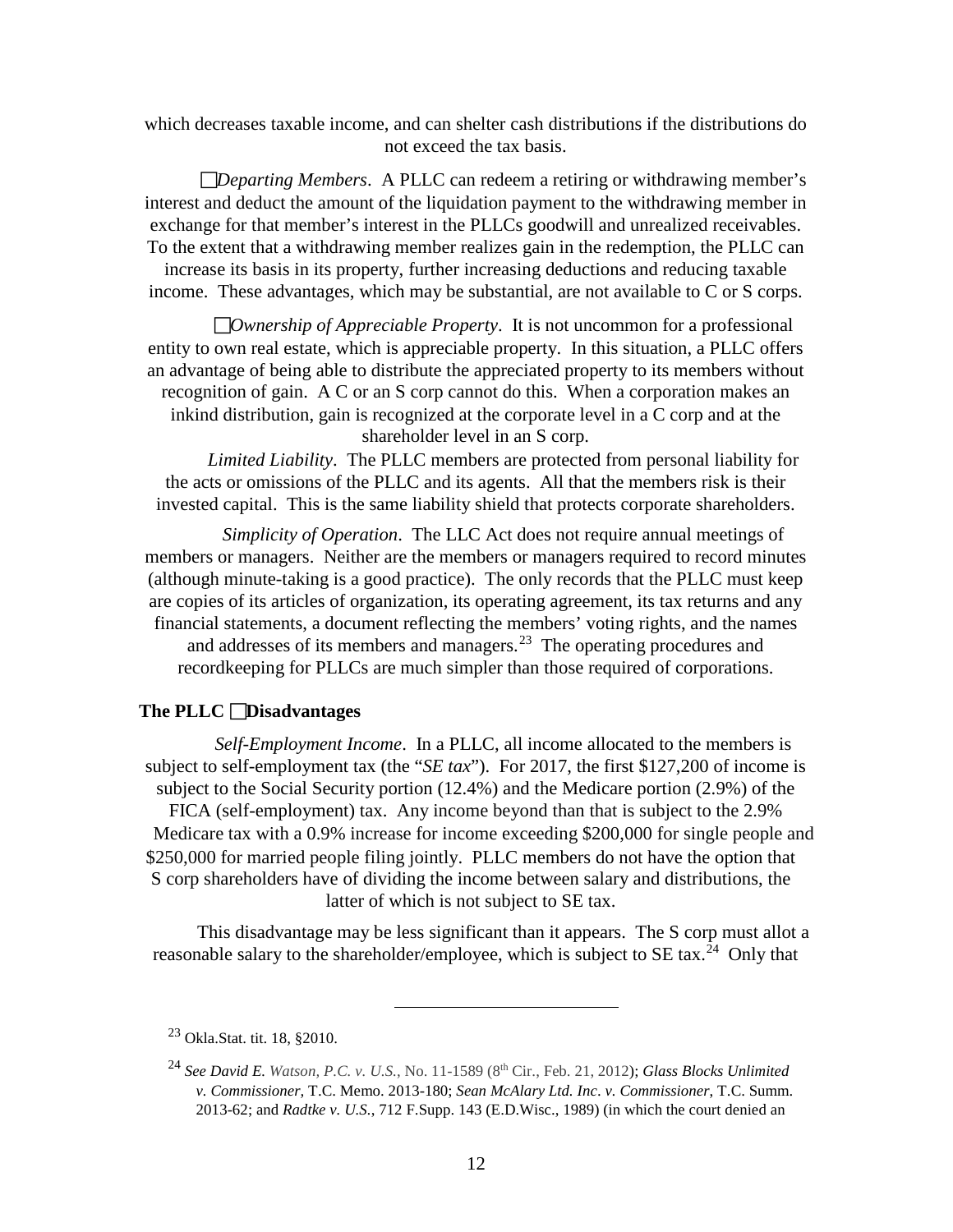portion of income that can be reasonably allocated to distributions avoids SE tax. In an effort to limit the SE tax disparity between partnerships (and PLLCs) and S corps, partnerships and PLLCs can deduct one-half of their SE taxes.<sup>25</sup>

## The  $LLP$   $\Box$  **Advantages**

*"Pass through" Partnership Taxation In General*. Among the various professional entities with limited liability, LLPs are most like PLLCs. Each combines the benefits of single-level or partnership taxation with limited liability. The shared link to partnership taxation means that each maintains partnership-style capital accounts, operates under the same allocation and basis adjustment rules, and will likely adopt similar approaches to the admission of new professionals, the withdrawal of existing professionals, and dissolution of the entity.

*Limited Liability*. LLPs provide broad scope, limited liability like corporations or PLLCs. The availability of such protection is, however, contingent upon the posting of security, which is unique to LLPs. See "*LLP Disadvantages*" below. Further, if professionals in an LLP will practice in other states, one must realize that the LLP liability protection varies from state to state: some states offer broad scope protection while other states protect only against vicarious liability.

*Operational Flexibility*. The possibility of centralized management in a PLLC may seem to be another significant difference between PLLCs and LLPs. In practice, the difference is more theoretical than real. RUPA presumes that each partner can bind the partnership and will participate equally in the partnership's affairs.<sup>26</sup> But partnerships often delegate to certain partners management authority and contractually limit the authority of other partners, much like a PLLC might use managers. $27$ 

The LLPs basis in general partnership law provides other differences. Although PLLCs and LLPs share a like capital structure, members are presumed to share profits, losses, and distributions in proportion to their capital contributions while partners are presumed to share equally. PLLC members vote on a pro rata basis; partners vote on a per capita basis. The LLC Act has special liability provisions for unpaid contributions

 $\overline{a}$ 

<span id="page-15-0"></span> $^{25}$  I.R.C. §164(f).

<span id="page-15-1"></span><sup>26</sup> Okla.Stat. tit. 54, §§209(1) and 218(e).

attorney/shareholder's attempt to claim all S corp income as dividends and recharacterized the income as salary).

<span id="page-15-2"></span> $^{27}$  Despite an entity's contractual arrangement for authority, if a third party with whom the member or partner is dealing lacks actual knowledge of the member's or partner's limitation, the apparent authority doctrine may bind the entity for the member's or partner's acts. To counter this result, RUPA provides for public statements of a partner's authority, a partner's dissociation and the partnerships dissolution that can under certain circumstances act as constructive notice to third parties. *See id.* at §§1-303 (statement of partnership authority regarding transfers of real property), 1-304 (statement of denial), 1-704 (statement of dissociation), and 1-805 (statement of dissolution).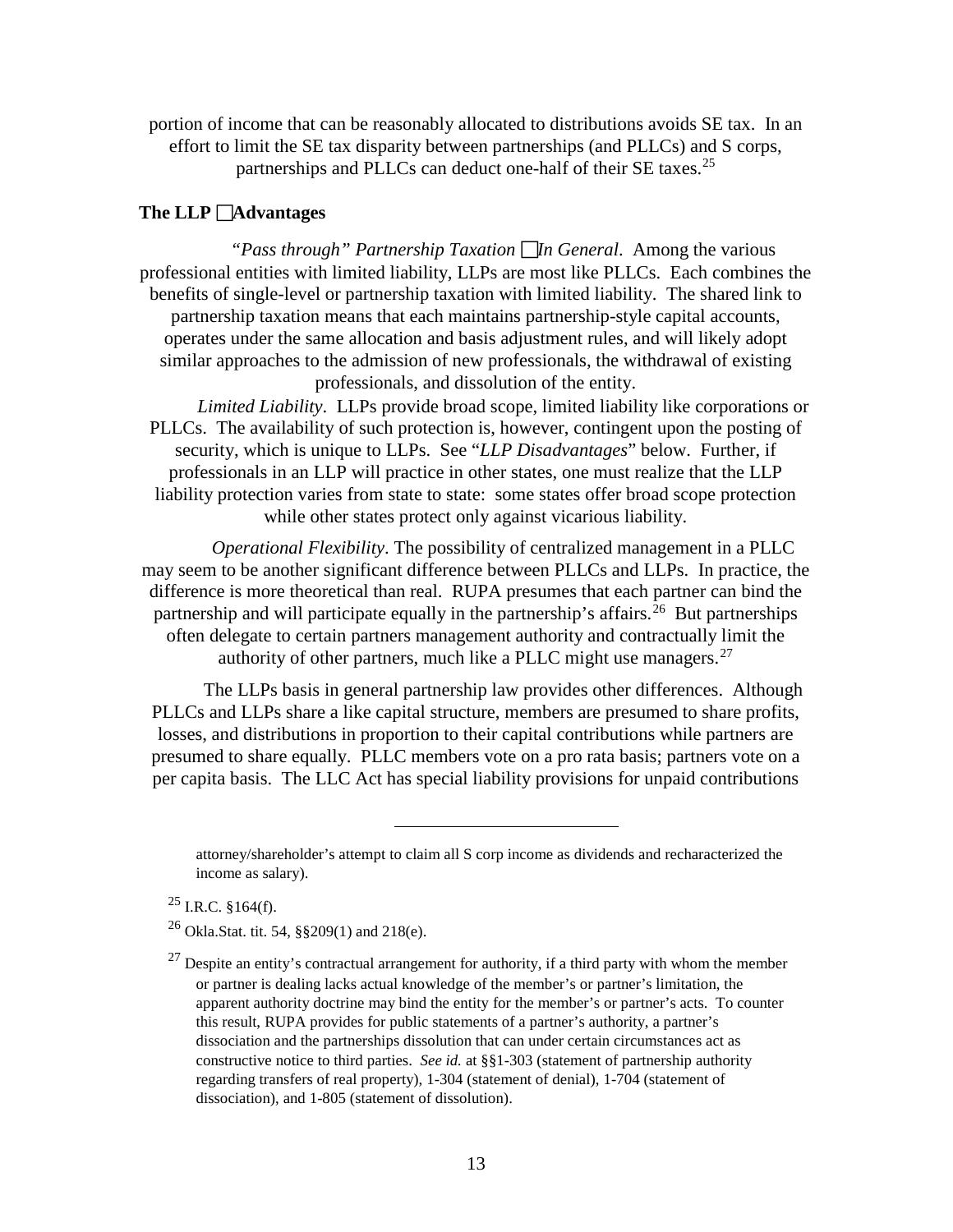and wrongful distributions, $28$  which must be determined contractually in an LLP. In the absence of contrary agreement, a partner can withdraw from an LLP and force a buyout of his or her interest.[29](#page-16-1) An LLC member has the power to withdraw, but no statutory right to withdraw. Without a contractual right, a withdrawing member cannot force a buyout of his or her interest and the member becomes an assignee of the interest after withdrawal. [30](#page-16-2)

*Discrimination Rules*. Some authority holds that LLPs are excepted from the antidiscrimination rules applicable to employees since a partner is not normally considered to be an employee. This authority may still apply to smaller firms in which all partners actively participate in the firms' management. But several high profile cases have found otherwise in discrimination cases against larger law firms.<sup>31</sup>

#### The LLP □ Disadvantages

*Formation*. To file a statement of qualification, the LLP partners must amend their partnership agreement to eliminate the indemnity and contribution provisions that would otherwise apply to a general partnership.

*Potential Loss of Limited Liability*. As a condition to obtaining limited liability, the LLP must provide \$500,000 of security against claims, either through insurance, escrowed deposits, letters of credit or surety bonds. Corporations and PLLCs have no such requirement. Other questions about liability protection may arise in the LLP  $\square$  such as the relationship of the protection to contribution and indemnity obligations or the priority of partnership obligations the responsibility for which differs among the partners which are not present in corporations or PLLCs.

*Self-Employment Income*. As in the PLLC, the LLP partner cannot divide his or her allocable income between compensation and distributions and avoid SE taxes on the latter. See "*PLLC Disadvantages*" above.

 $\overline{a}$ 

<span id="page-16-0"></span><sup>28</sup> *Id.* at tit. 18, §§2024 and 2031.

<span id="page-16-1"></span> $^{29}$  Under UPA, a partner could withdraw at will and receive the value of his or her capital account. The partner will not share in the partnership's goodwill. Under RUPA, unless the partnership agreement otherwise provides, a partner can withdraw at will and receive the greater of the interest's liquidation value or going concern value, unless the withdrawal is premature (occurring before the end of the partnership's term or its purpose). If the withdrawal is premature or wrongful, the withdrawing partner will receive payment only at the end of the partnership's term or purpose unless the partner demonstrates that payment will not cause undue hardship. *See id.* at tit. 54, §1-701.

<span id="page-16-2"></span><sup>30</sup> *Id.* at tit. 18, §2036.

<span id="page-16-3"></span><sup>31</sup> The issue turns on whether the partner is a *de facto* employee. *See e.g., Clackamas Gastroenterology Associates, P.C. v Wells*, 538 U.S. 440 (2003) (establishing a six-factor test); *EEOC v. Sidley Austin Brown & Wood*, 315 F.3d 696 (7th Cir. 2002) (partners are employees); *but see Solon v. Kaplan*, 398 F.3d 629 (7th Cir. 2005) (in small firm, the partner was not an employee).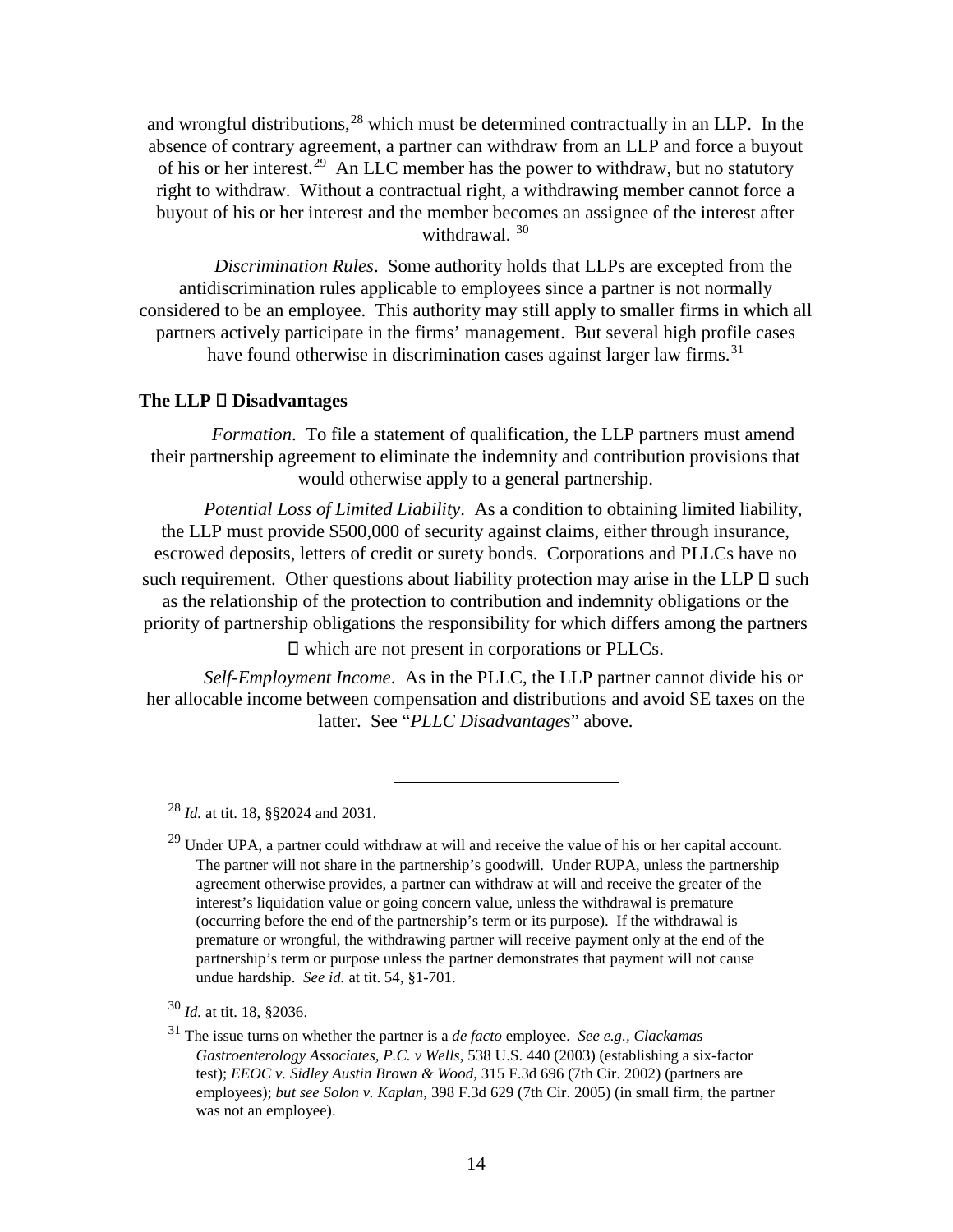#### The  $C$  Corp  $\Box$  Advantages

*Limited Liability*. The C corp limits the liability of its shareholders to the amount of capital they have at risk in the business. The shareholders are not liable for the obligations of the corporation.

*Familiarity*. Corporations have a long history and people are familiar with the operating characteristics of corporations. In addition, corporations are supported by a body of well-established law to guide their operations.

*Medical Expense Deductions*. When a C corp provides its employees with fringe benefits, such as health insurance, it receives a deduction for the benefit, yet the value of the benefit is not taxed to the employees. This effectively allows the benefit to go untaxed. This arrangement applies regardless of whether the employee is also a shareholder in the C corp. Because PLLC members and S corp shareholders are not "employees", somewhat different rules apply to partnerships, PLLCs and S corps. In most cases, however, PLLC members and S corp shareholders will recognize the value of their benefit as income and deduct the cost as expense.

#### The **C** Corp □ Disadvantages

*Double Taxation*. The corporation is recognized as a separate entity for Federal and state income tax purposes. This means that income and gain is taxed both at the corporate level and when distributed to the shareholders as dividends. For personal service corporations, the Federal tax rate is  $35\%$  and the rate is not graduated.<sup>[32](#page-17-0)</sup> Individuals are taxed at graduated rates up to  $39.6\%$ <sup>33</sup>. Thus, the cumulative tax on income from C corps may be over 60% before imposition of state taxes.  $34$ 

While double taxation is certainly a disadvantage – and pass through taxation is certainly an advantage – it must be placed in the context of actual practice. Business owners everywhere tend to maximize their tax position (that is, they minimize their tax payable). In the C corp, shareholders do this by incurring additional corporate expense,

which reduces taxable income. The most common example is the paying out as compensation to shareholder/employees those amounts that would otherwise be taxed as income. If the corporation pays out all such income, it achieves a partnership-type result

no income at the entity level; all income taxed to the shareholder/employee.

This practice has its price. If the C corp pays out all its income, it may deplete its capital reserves for operations. It is not unusual for shareholder/employees to go several months without compensation while the corporation replenishes its capital reserves. It

 $\overline{a}$ 

<span id="page-17-0"></span><sup>32</sup> I.R.C. §1366(a).

<span id="page-17-1"></span><sup>33</sup> *Id*., §1.

<span id="page-17-2"></span><sup>&</sup>lt;sup>34</sup> An example of the tax calculation would be: \$100 times 34% leaving a balance after payment of \$64, which is then taxed at 39.6%. The remaining balance is slightly less than \$40. This calculation doesn't consider personal deductions and exemptions, the effect of graduated individual rates and the burden of state taxes.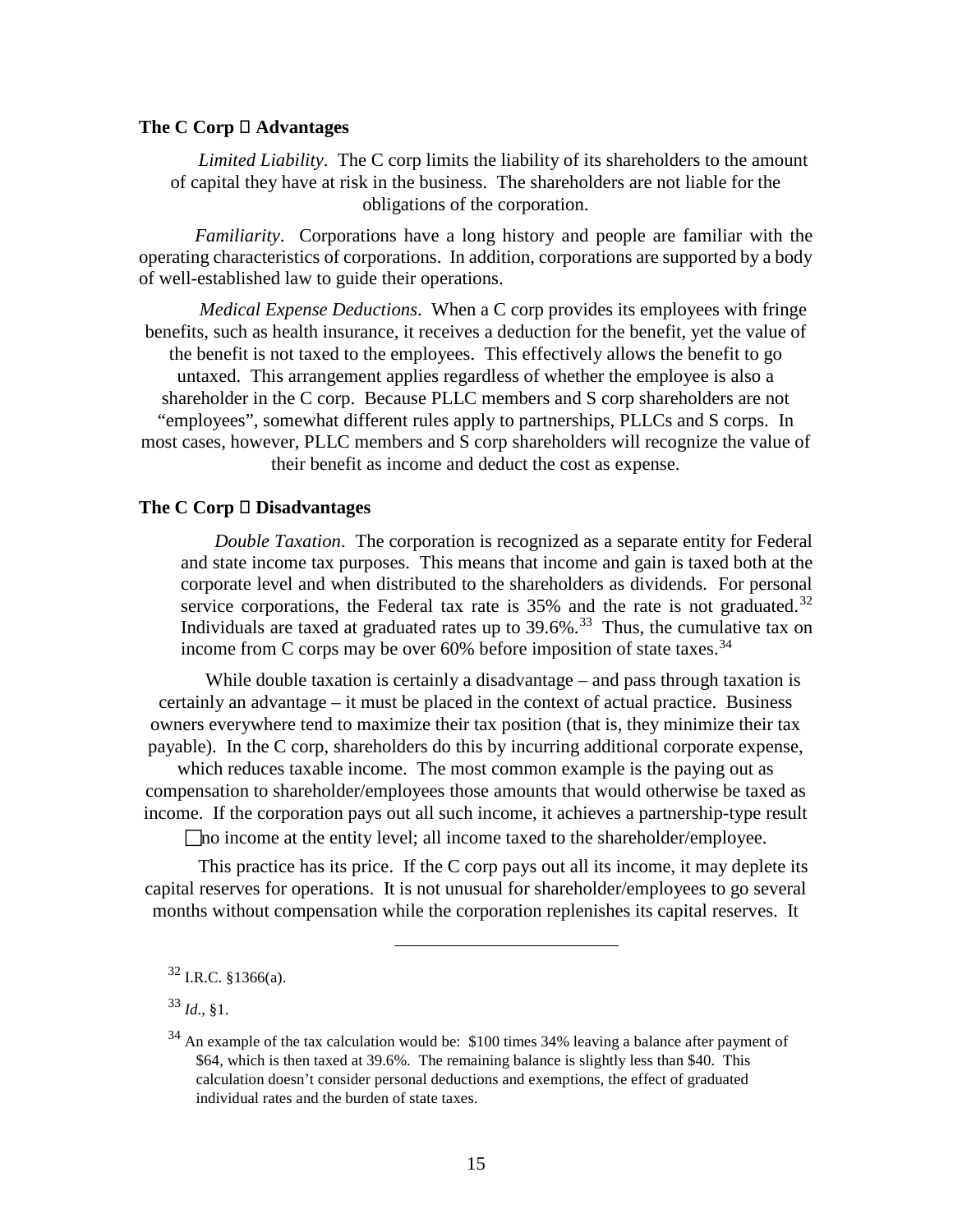can borrow cash to avoid this problem, but borrowings incur interest expense and smaller professional corporations may incur relatively high interest expense without a substantial operating history, substantial capital or shareholder guarantees. Borrowings also diminish a corporation's ability to weather lean periods. In addition, the Internal Revenue Service can recharacterize the distributions as excessive compensation and thus tax the

distributions as dividends.<sup>[35](#page-18-0)</sup>

*Self-Employment Taxes*. While C corp shareholder/employees are not subject to SE taxes, they may pay an equivalent amount. As employees, they pay one-half of the SE tax in withholdings and the corporation pays the remainder. Since they are shareholders, they bear this expense. The shareholders' dividends would avoid SE taxes, but the C corp typically distribute all its income as compensation to its shareholder/employees to avoid double taxation. Thus, as a practical matter, the C corp cannot avoid SE taxes as an S corp does by dividing compensation and distributions.

*Franchise Taxes*. The State of Oklahoma assesses franchise taxes against corporations, which are not assessed against partnerships or PLLCs. The rate is \$1.25 for each \$1,000 of capital. While the amount of the tax is likely insignificant for most professional corporations, the failure to pay the tax can result in a suspension of the corporation's charter. During the suspension, the directors and officers are personally liable for all corporate obligations incurred during the suspension. Reinstatement of the charter by paying the delinquent tax will not retroactively eliminate the personal liability.<sup>[36](#page-18-1)37</sup>

*Complexity*. Corporate governance assumes that directors will meet regularly (at least annually to elect officers), that the shareholders will meet annually (to elect directors), and that minutes will be kept reflecting the action taken at the meetings. The corporate statutes specify in detail the procedures for the call and conduct of such meetings.<sup>49</sup> These requirements do not apply to PLLCs or LLPs.

*Hierarchical Structure*. The distinct roles of shareholders, directors and officers can also create problems for professional corporations. The directors must authorize material corporate acts, which forces a subjective determination whether an act is material. Among the officers, levels of authority vary so that the president has greater authority than a vice president.<sup>38</sup> These distinctions also force determinations whether a

<span id="page-18-0"></span><sup>35</sup> *See* Frank V. Battle, Jr., *The Use of Corporations by Persons Who Perform Services to Gain Tax Advantages*, 57 Taxes 797, 809 (1979); Chapman, *The Future Personal Service Corporations*, 24 Ariz. L. Rev. 503, 526 (1982).

<span id="page-18-1"></span><sup>36</sup> *State Ins. Fund v. AAA Drafting and Engineering, Inc.*, 863 P.2d 1218 (Okla. 1993); *Bethlehem Steel Corp. v. Giese*, 1984 OK 28, 681 P.2d 769; and *K.J. McNitt Construction, Inc. v. Economopoulos*, 2001 OK CIV APP 45, 23 P.3d 983.

<span id="page-18-2"></span> $37$  At least 19 sections of the Oklahoma General Corporation Act deal in some manner with the conduct of, notice for, or voting at meetings.

<span id="page-18-3"></span><sup>&</sup>lt;sup>38</sup> There can be only one president. There may be several vice presidents, although they must be ranked to establish succession.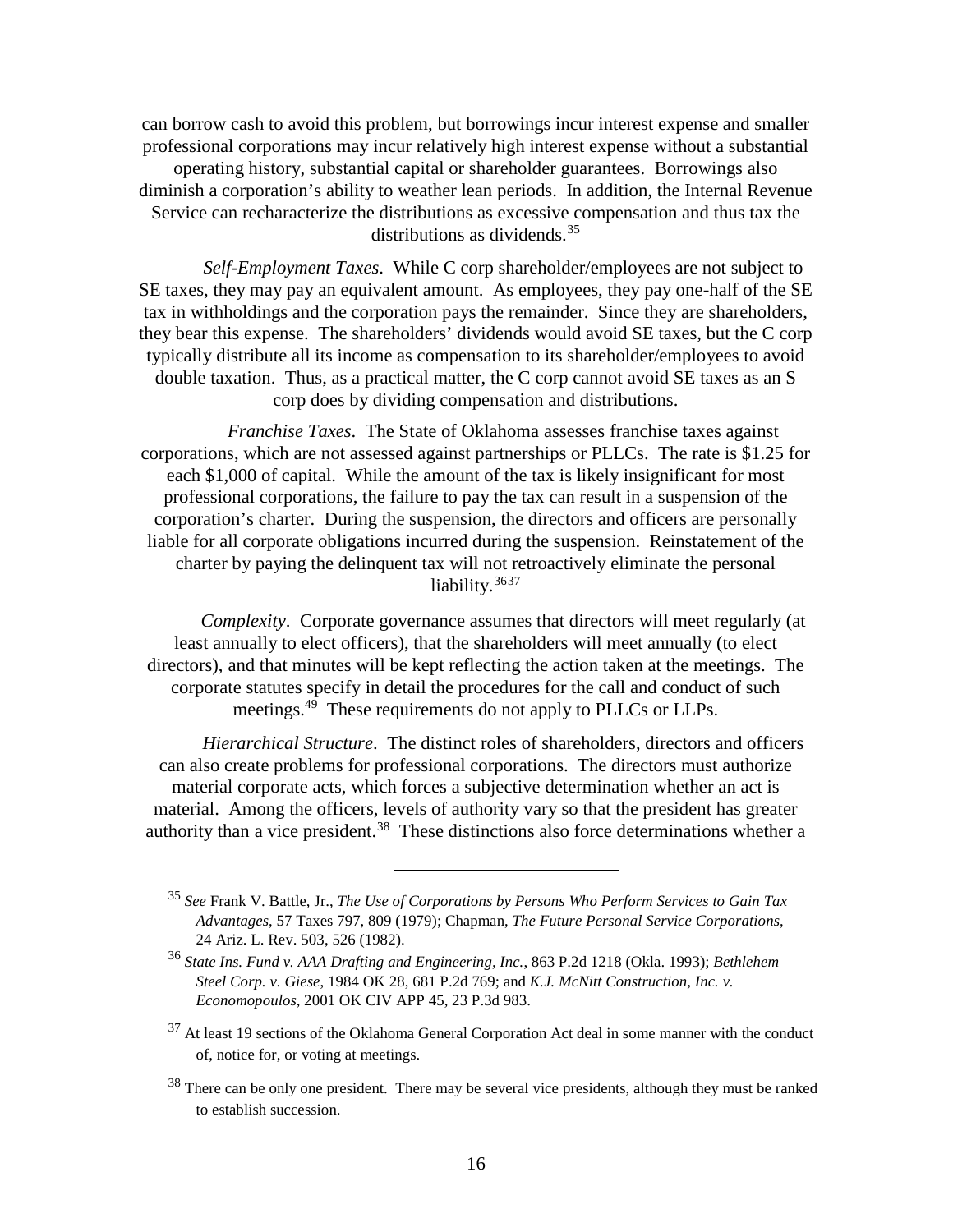certain person has the apparent authority to act for the corporation. Further, the distinctions in authority create a hierarchical structure in which the various officers are not equal participants in management. The lack of equality may be acceptable in larger

professional corporations, in which the need for centralized management is wellrecognized. But in smaller professional corporations, the lack of equal participation may chafe.

#### The  $S$  Corp  $\Box$  Advantages

*Still a Corporation*. The S corp is a state law corporation and brings with it the familiarity (and the complexities) of corporate operation.

*Limited Liability*. Like C corps, PLLCs and LLPs, the S corp protects its shareholders from personal liability for the acts and omissions of the corporation and its agents.

*Self-Employment Taxes*. A particular advantage of S corps is in the area of selfemployment taxes or FICA. SE tax is paid on all wages or compensation income. For 2017, the first \$127,200 in wages and self-employment income is subject to the Social Security portion (12.4%) and the Medicare portion (2.9%) of the SE tax. The Medicare portion also applies to amounts over \$68,400. Any profits higher than \$127,200 remain subject to the 2.9% Medicare tax with a 0.9% increase for profits exceeding \$200,000 for single people and \$250,000 for married people filing jointly.

In a PLLC or partnership, each member or partner will pay SE tax on all his or her income. In a corporation, a shareholder/employee can divide the income between salary and dividend income. SE taxes are not payable on dividend income. In the C corp, such division would not be wise since the double taxation penalty is much greater than the savings from avoided SE taxes. But in the S corp, there is no double taxation penalty. The dividend income is taxed only at the shareholder level and escapes SE taxes.

This division should be used cautiously, especially if the shareholder is attempting to avoid SE taxes on amounts under the \$127,200 cap. The Service may attempt to recharacterize the dividends as compensation, especially in a professional service business in which invested capital does not contribute materially to income.<sup>39</sup> In addition, one must also consider that reducing salaries also reduces the level of contributions that can be made to qualified retirement plans. Such contributions are deductible (thus reducing taxable income) and create further tax savings through the deferral of tax on investment income and gain. It is possible that a larger salary with the larger tax-deductible contribution to the retirement plan and tax-deferred growth within the plan may offset the tax savings that come from avoided SE taxes.

<span id="page-19-0"></span>The use of distributions to reduce SEC taxes may also frustrate the shareholders' allocations of profits. Under the S corp rules, the distributions must be paid in proportion to

<sup>39</sup> The IRS has increased its scrutiny of this area. *See David E. Watson, P.C. v. U.S.*, No. 111589 (8th Cir., Feb. 21, 2012); *Glass Blocks Unlimited v. Commissioner,* T.C. Memo. 2013180; *Sean McAlary Ltd. Inc*. *v. Commissioner*, T.C. Summ. 2013-62.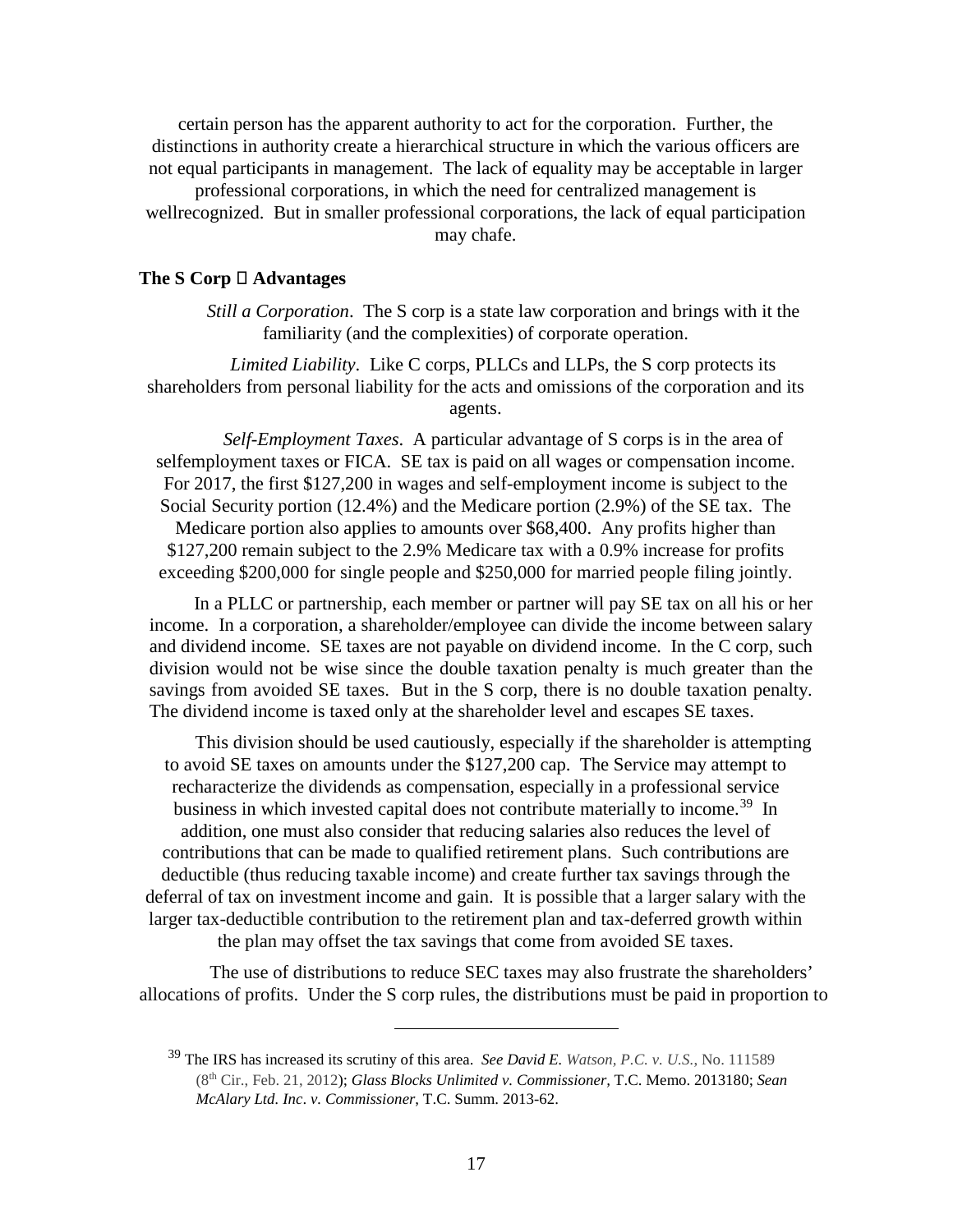share ownership. Many firms want to distribute profits in other ways. The only alternative is to pay out the profits as compensation, which is subject to SE taxes.

## **The S Corp Disadvantages**

*S Corp Restrictions*. In exchange for pass through tax treatment, S corps bear certain restrictions. The restrictions limit the number of shareholders to 100 and the authorized stock to a single class (although voting rights may differ within the class), which prevents the disproportionate allocation of income and costs. Most shareholders must be U.S. citizens, resident aliens, estates, or certain trusts.<sup>[40](#page-20-0)</sup> For professionals, the inability to specially allocate income and costs can be a significant disadvantage.

*Lack of Partnership Taxation*. The specifics of the pass-through treatment differ between S corps and partnerships (and by extension, PLLCs and LLPs). The taxation of S corps blends corporate and partnership tax treatments. For example, the formation and dissolution of S corps may be taxable events, which are not recognized in the formation or dissolution of partnerships. This creates the possibility that a contribution or distribution of appreciated property by or to an S corp shareholder would be taxed, although a like contribution or distribution to an LLC member would not be taxed.<sup>[41](#page-20-1)</sup>

A partnership permits certain basis adjustments that are not allowed in an S corp.[42](#page-20-2) In a partnership, its liabilities will proportionately increase each partner's basis if no partner is personally liable for the liabilities.<sup>43</sup> If a partner's interest is transferred, the new partner may increase his or her basis by the amount of the appreciated assets in the partnership.[44](#page-20-4) The S corp offers neither of these possible advantages.

The capital structure of a partnership is very flexible, which offers advantages. In a partnership, a professional may receive a profits interest in exchange for future services without the immediate recognition of income, while the similarly situated professional in the S corp would be taxed on the value of the shares received.<sup>45</sup> A partnership can also allocated income and loss disproportionately to the interests. For example, it may

 $\overline{a}$ 

<span id="page-20-2"></span><sup>42</sup> *See gen.*, Sargent and Schwidetzky, *supra* note 6, at §3.3. These basis adjustment provisions would themselves offer a compelling advantage to LLC's over S corps. The advantage is, however, limited by the "at risk" and passive loss limitations under the Internal Revenue Code. I.R.C. §§465 and 469. The partnership tax rules also insure that built-in gain or loss attributable to contributed property will be allocated to the contributing partner. In an S corp, the gain or loss will be spread among all the shareholders.

<span id="page-20-3"></span> $^{43}$  I.R.C. §752(a).

<span id="page-20-0"></span> $^{40}$  I.R.C.  $$1361(b)(1)$ .

<span id="page-20-1"></span> $41$  The distinction is particularly important when the entity repurchases a departing professional's interest. In both LLCs and S corps, professionals may provide contractual buyout rights. In an LLC, the payments made to purchase the member's interest may be treated as liquidating payments, which may be made with pre-tax dollars. *See* I.R.C. §736.

<span id="page-20-4"></span><sup>44</sup> *Id.* at §743(b).

<span id="page-20-5"></span> $45$  *Id.* at §83(a).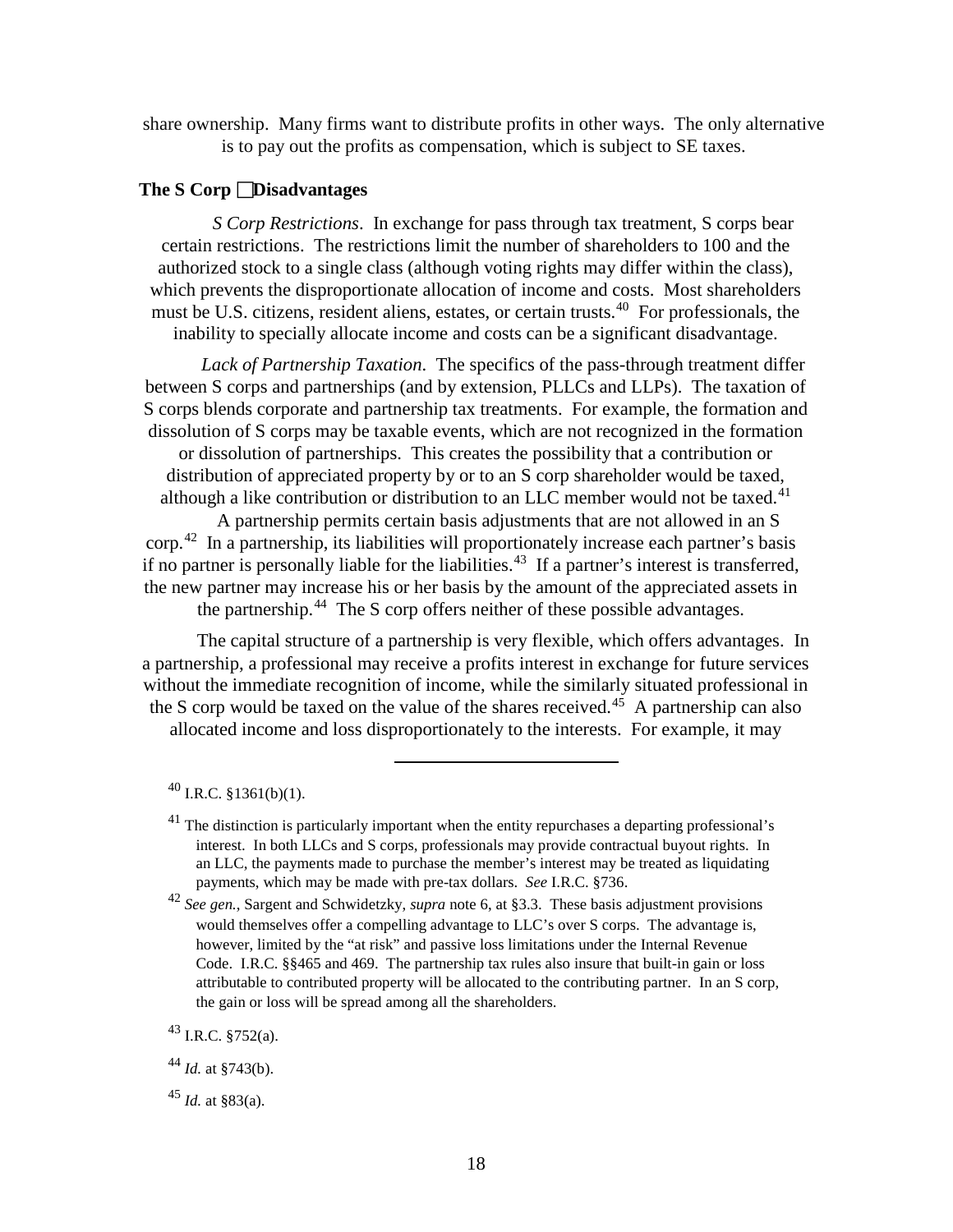allocate the income from a particular case to a particular partner. An S corp must allocate income and loss strictly in proportion to the shares held. To do otherwise would create different classes of stock and violate the single class restriction.<sup>46</sup>

Unlike an S corp, the partnership need not make an affirmative election to obtain pass-through treatment.<sup>[47](#page-21-1)</sup> In the partnership (and in a PLLC or LLP), such treatment is assured and may not be terminated by a majority in interest as in an S corp. In general, these tax differences favor partnerships, PLLCs and LLPs.

*Franchise Taxes*. S corps are subject to Oklahoma franchise taxes. While the amount is not significant, the failure to pay the tax can result in a suspension of the corporation's charter and personal liability for the directors and officers. See "*C Corp Disadvantages*" above.

*Complexity and Hierarchical Structure*. Because the S corp is identical to a C corp for state law purposes, it also has the disadvantages of operational complexity and a hierarchical management structure. The unique tax requirements for S corp status impose further complexities.

## The Sole Proprietorship **□Advantages and Disadvantages**

The primary advantages of a sole proprietorship are the ease of formation and operation and the taxation of income at the owner level. Here the advantages cease. The most significant disadvantage is the absence of limited liability. First, the liability shield will protect against contractual liabilities. Second, while a liability shield will not protect against an owner's own acts or omissions, the shield will guard against liabilities created by other agents (assuming the owner was not negligent in hiring or supervising the agent) or independent contractors and against liabilities imposed on the entity by statute. These possibilities, in the author's mind, far outweigh the relatively nominal cost of forming and maintaining a limited liability entity.<sup>[48](#page-21-2)</sup> Because the sole proprietor has selfemployment income, he or she is subject to SE tax on all earnings.

#### **The Partnership □Advantages and Disadvantages**

The advantages and disadvantages of the partnership are like those of the sole proprietorship, with one important exception. The partnership suffers from the additional disadvantage of making the individual partners responsible for the acts and omissions of every other partner, regardless of whether the partner was responsible for supervising or controlling the negligent partner. Under Oklahoma's RUPA, a partner is required to contribute amounts sufficient to satisfy partnership obligations and the partnership is

<span id="page-21-0"></span><sup>46</sup> *Id.* at §1361; Treas. Reg. §1.1361-1(1)(2)(i).

<span id="page-21-1"></span><sup>&</sup>lt;sup>47</sup> S corps must file with the Service an election to be taxed under Subchapter S of the Internal Revenue Code. *Id.* at §1362(a). Without the filing, the corporation will not qualify for S corp treatment.

<span id="page-21-2"></span><sup>48</sup> *See Ditty v. Checkrite, Ltd., Inc*., 973 F Supp 1320, 1336 (D Utah 1997), in which the court refused to pierce the veil of a law firm LLC to impose liability on an attorney in the firm even though the attorney was the sole shareholder and director as well as the president of the firm and took an active role in it.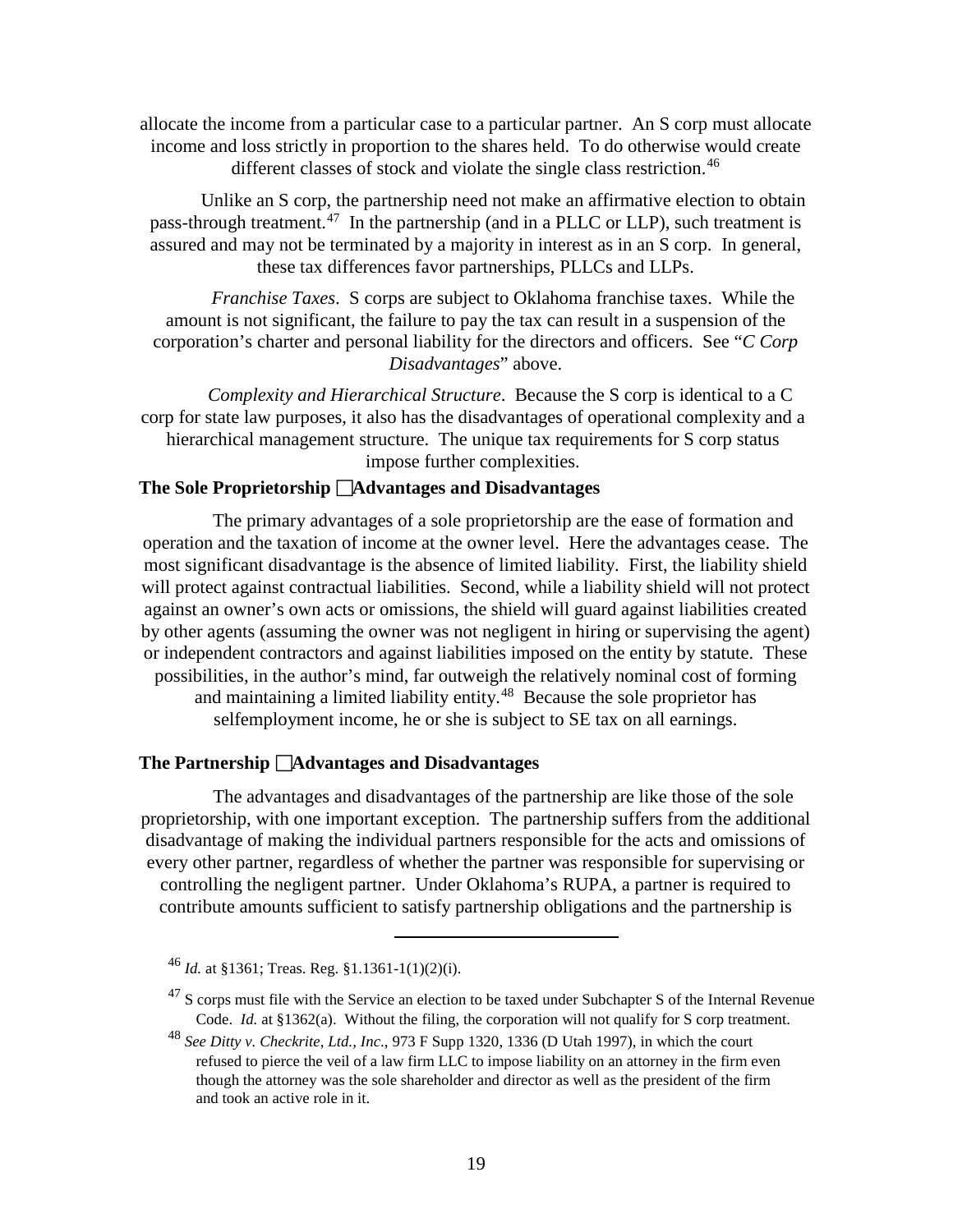required to indemnify a partner for personal liabilities incurred in the partnership's business.<sup>[49](#page-22-0)</sup> In the typical partnership, when a partner is found negligent, the partnership would indemnify him or her against losses and, if the partnership lacked sufficient assets to pay the claim, all partners would contribute amounts sufficient to satisfy the claim.

## **Conversion from an Existing Entity**

Existing entities can convert from one form to another under Oklahoma law. For example, a corporation may convert to an LLC or vice versa.<sup>50</sup> But the conversion from one entity to another is not always a simple process. Important tax considerations can arise and these may influence a professional's decision to choose a certain entity.

If the professional is currently a sole proprietorship or partnership, he or she can usually become a PLLC without tax consequences.<sup>51</sup> The PLLC is, however, a new entity and the assets and liabilities must be transferred to the new entity (usually by an assignment and bill of sale if no real property is involved). Before converting, the professional must examine current agreements, including notes, security agreements and leases, to ensure that a default will not occur under these agreements upon a transfer or assignment. The need to obtain a consent to assignment is not unusual.

The process of changing from a partnership to an LLP is even easier, since no change of entity occurs. The partnership files a Statement of Qualification with the Secretary of State and must meet the insurance or security requirements. There are no tax consequences and no need to transfer or assign existing property or agreements since the entity remains intact.<sup>64</sup>

The conversion from a sole proprietorship or partnership (or PLLC or LLP) to a state law corporation will not trigger tax consequences if the 80% control test is met upon incorporation. The conversion will involve the transfer and assignment of assets and liabilities, which must be addressed. In lieu of conversion to a state law corporation, the partnership, PLLC or LLP could remain as such for state law purposes, but "checkthebox" to elect corporate taxation. This step gains corporate taxation (either C or S) and eliminates the costs of dealing with transfers and assignment.

The greater difficulties arise when converting from a corporation to a partnership or PLLC. Regardless of whether the conversion is handled as a conversion or merger for state law purposes, the conversion is a deemed sale or liquidation of the corporation and is taxable. In a C corp, the corporation is taxed on the difference between the fair market value of the assets less liabilities and its tax basis in the assets less liabilities. The

<span id="page-22-0"></span><sup>49</sup> Okla.Stat. tit. 54, §1-401(c). The indemnification obligation requires the partnership to indemnify a partner for losses incurred in the ordinary course of the partnership's business, even if the losses arise from the partner's negligence.

- <span id="page-22-1"></span><sup>50</sup> *See id.* at tit. 18, §§1090.4 and 1090.5 (corporations), tit. 18, §§2054.1 and 2054.2 (LLCs), and tit. 54, §1-902 (general partnerships).
- <span id="page-22-2"></span> $51$  The conversion does not result in a deemed termination of the partnership for tax purposes. I.R.S. §708(b); Rev. Rul. 84-52, 1984-1 CB 157. A conversion will create tax liability if the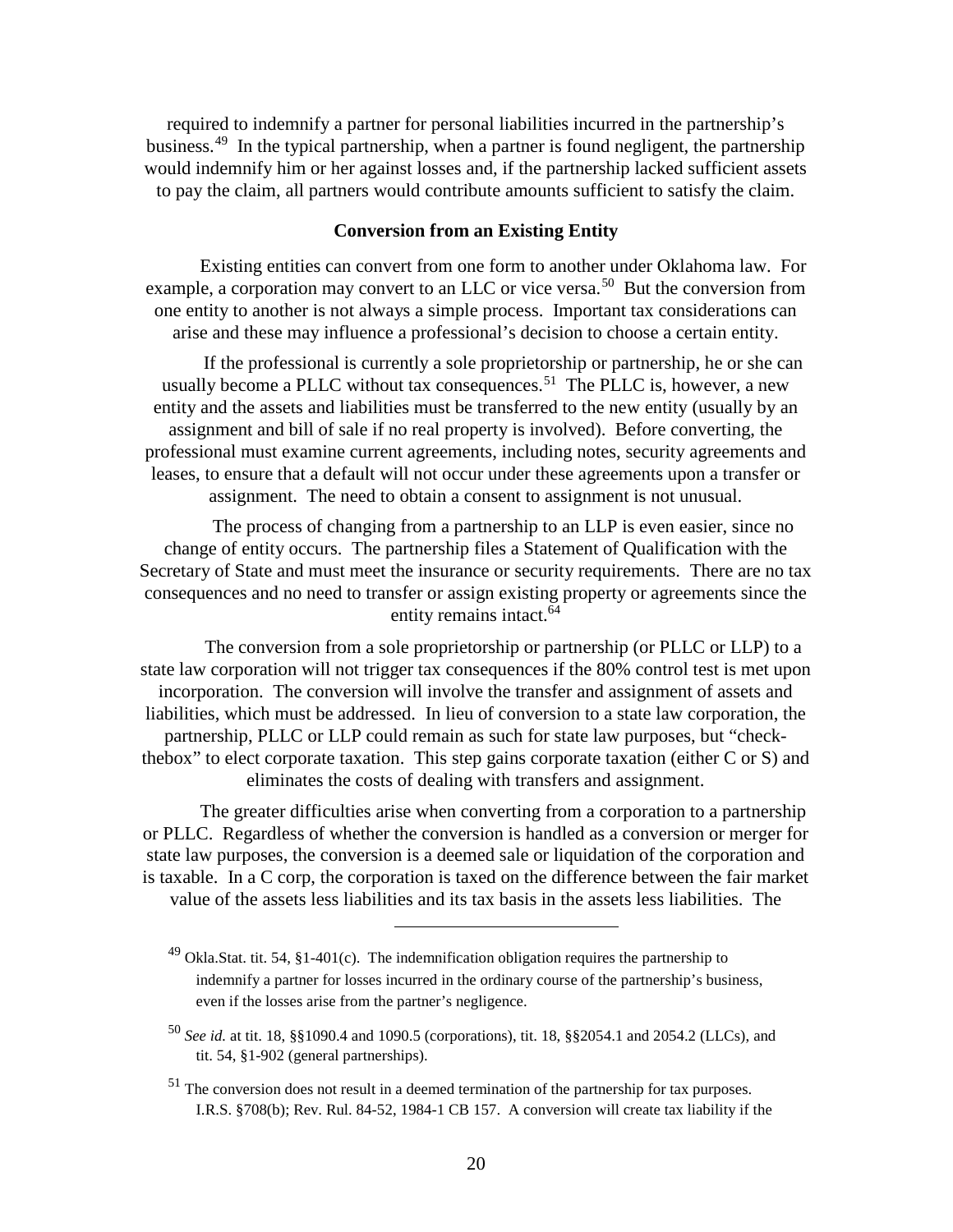shareholders are taxed on the difference between the fair market value of distributions and the tax basis in their shares. In an S corp, the corporation recognizes gain to the extent that the value of the assets exceeds the basis in the assets. This gain is then passed through and taxed to the shareholders. Unless the asset value is lower than the basis (unlikely), the tax penalty for converting a corporation to a PLLC or LLP will usually rule out a conversion.

#### **Conclusion**

A review of the various advantages and disadvantages should rule out sole proprietorships, partnerships, C corps and LLPs. Sole proprietorships and partnerships are out for the lack of limited liability. Even though professionals remain liable for their own acts and omissions in any event, the use of a PLLC, LLP or corporation will limit the professional's exposure to contractual liabilities and torts or statutory breaches that he or she did not commit. Such protection is worth the filing costs and operating burdens.<sup>65</sup>

partnership's liabilities exceed its assets or the member is otherwise relieved of liability. I.R.S. §721(a).

<sup>64</sup> Okla.Stat. tit. 54, §1-1001. The partners will remain individually liable for pre-qualification obligations, such as loan agreements or leases signed prior to qualification.

<sup>65</sup> *See* Johnson, *supra* note 2, at 86-88.

The LLP suffers from being the only limited liability entity whose protection is contingent. It must post security, which is not required of other entities. While many professionals routinely carry adequate insurance (which qualifies as security), the risk is not worth the benefit when the PLLC offers almost identical advantages.

The C corp suffers from double taxation. While many professionals have grown accustom to avoiding corporate level tax through annual year-end bonuses, the practice has its price. Without incurring debt, the C corp will find it difficult to keep adequate capital reserves, and the maintenance of adequate capital is necessary to every successful business  $\Box$ professionals included.

The playing field is then down to PLLCs and S corps. PLLCs are the presumptive choice for small businesses generally. But professionals  $\Box$  as service providers  $\Box$  are unique. Professionals generate most of their income from invested labor, not invested capital. They often own no appreciable property and have little or no debt. In this situation, some of the substantial PLLC advantages are unusable. If income is sufficient to absorb all deductions, the basis step up opportunities are not needed. The lack of appreciable property means that the professional need not worry about unrealized gains being trapped in the corporation.

Still, the PLLC has other advantages. It can allocated income and loss disproportionately, which may be important to achieve the desired income splits between professionals. It can issue interests to new professionals without requiring them to pay